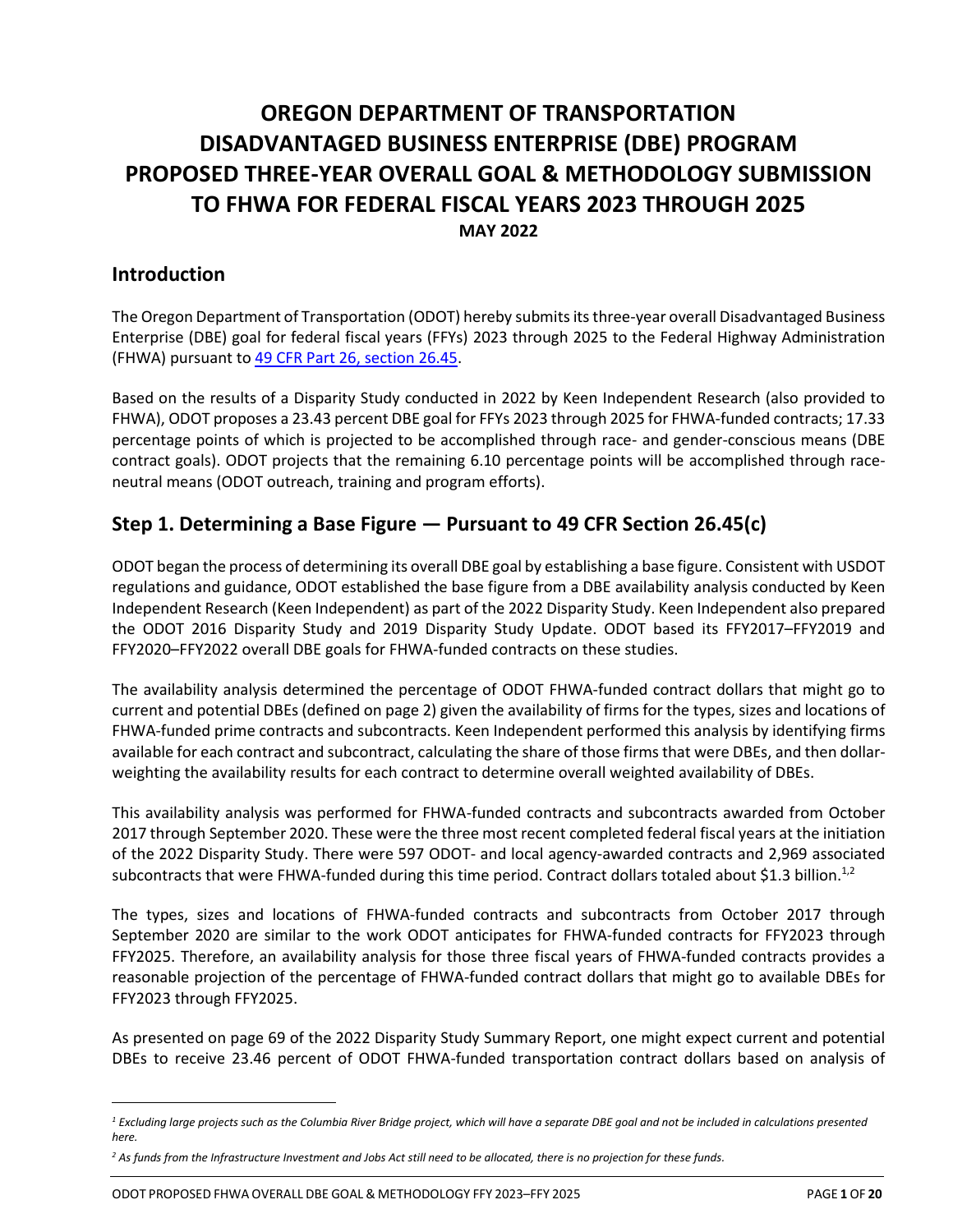FHWA-funded contracts from October 2017 through September 2020 and current availability of firms to perform that work.

ODOT considered possible options for a database of available firms (DBEs and non-DBEs) to use when examining availability for individual prime contracts and subcontracts from October 2017 through September 2020.

 Based on analysis of FHWA-funded contracts for October 2017 through September 2020, Keen Independent determined that Oregon, along with two counties in Washington (Clark and Skamania) should be selected as the relevant geographic market area for the availability study.

About 85 percent of ODOT and local agency FHWA-funded contract dollars from October 2017 through September 2020 went to firms with locations in Oregon or those two Washington counties.

Therefore, the availability analysis examined firms with locations in Oregon or Clark or Skamania counties in Washington. (The geographic market area for the availability analysis is identical to the 2016 and 2019 studies.)

Keen Independent also examined the types of work involved in FHWA-funded contracts from October 2017 through September 2020. There were 33 types of work that accounted for about 97 percent of FHWA-funded contract dollars. The availability analysis focuses on firms performing these 33 types of work.

**DBE Availability.** As briefly set out below and explained in detail in the Summary Report and Appendix D of the 2022 Disparity Study, Keen Independent compiled a master availability database and calculated the relative availability of current and potential DBEs on a dollar-weighted basis. This analysis produced an availability figure of 23.46 percent for ODOT's FHWA-funded transportation contracts.

Availability is expressed as the percentage of the associated contracting dollars that one might expect DBEs to receive based on various factors including the type of work involved, the location of the work and the size of the contract or subcontract. In the base figure analysis, firms considered as DBEs were those businesses that were DBE-certified or were minority- and woman-owned firms that appeared that they could be DBE-certified based on revenue criteria described in federal regulations including 49 CFR Section 26.65.

Master Availability Database. Keen Independent developed a master availability database (current and potential DBEs and non-DBEs) by contacting thousands of firms to collect information about availability for ODOT contracts. The firms contacted for the database came from the following sources:

- Companies that had previously identified themselves to ODOT as interested in learning about future work by being prequalified for certain types of work or by being on bidding lists; and
- Businesses that Dun & Bradstreet (D&B) identified in certain transportation contracting-related subindustries in Oregon (D&B's Hoover's business establishment database). D&B's Hoover's database is accepted as the most comprehensive and complete source of business listings in the nation.

Keen Independent completed surveys with 4,834 Oregon businesses. After consolidating duplicate responses and removing companies that were (a) no longer in business, (b) not-for-profit, (c) not qualified and interested or other otherwise unable to perform ODOT or local agency work, (d) not located in Oregon or the two Washington counties, or (e) uninterested in discussing availability for ODOT work, the final database contains 724 businesses, of which 211 (about 29%) were minority- or women-owned (MBE or WBE). (See Figure 1 on the following page.) Figure 1 also compares these results with those from the 2016 Disparity Study and 2019 Disparity Study Update.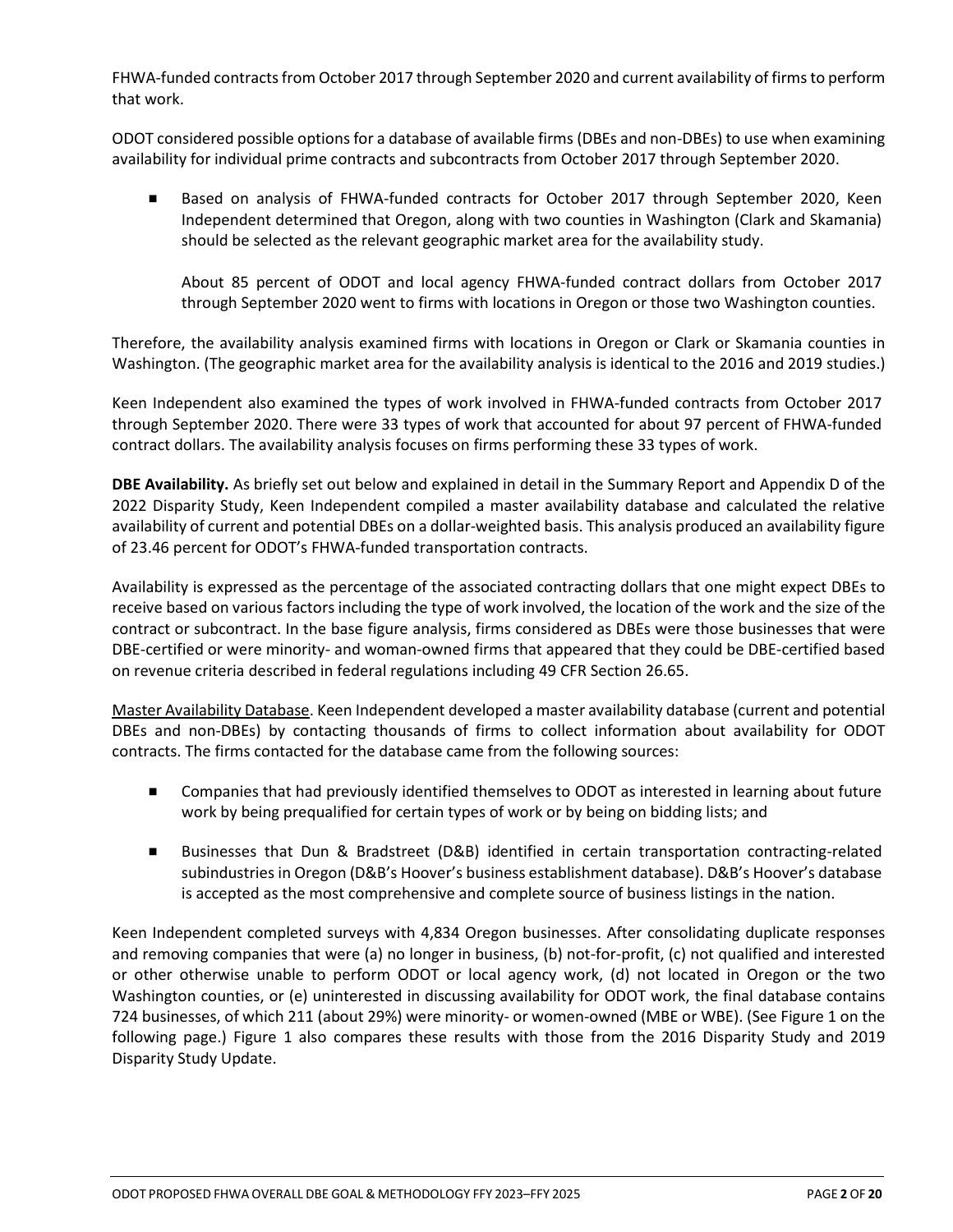#### 1. Number of businesses included in the availability database, 2021

|                                   |                           | 2022 Study          | 2019 Study                 | 2016 Study                 |
|-----------------------------------|---------------------------|---------------------|----------------------------|----------------------------|
| Race/ethnicity and gender         | <b>Number</b><br>of firms | Percent<br>of firms | <b>Percent</b><br>of firms | <b>Percent</b><br>of firms |
| African American-owned            | 32                        | 4.42 %              | 1.67 %                     | 2.32 %                     |
| Asian-Pacific American-owned      | 13                        | 1.80                | 1.93                       | 1.65                       |
| Subcontinent Asian American-owned | 5                         | 0.69                | 0.88                       | 0.92                       |
| Hispanic American-owned           | 29                        | 4.01                | 3.78                       | 3.48                       |
| Native American-owned             | 19                        | 2.62                | 2.37                       | 2.14                       |
| <b>Total MBE</b>                  | 98                        | 13.54 %             | 10.63 %                    | 10.49 %                    |
| WBE (white woman-owned)           | 113                       | 15.61               | 16.87                      | 16.72                      |
| <b>Total MBE/WBE</b>              | 211                       | 29.14 %             | 27.50 %                    | 27.21 %                    |
| Majority-owned firms              | 513                       | 70.86               | 72.50                      | 72.79                      |
| Total                             | 724                       | 100.00 %            | 100.00 %                   | 100.00 %                   |

Note: Percentages may not add to totals due to rounding.

Source: Keen Independent Research 2022 Disparity Study Report (Summary Report — Availability section, page 23).

Head Count DBE Availability. The 29 percent figure represents a simple "head count" of MBE and WBE firms and is only the initial stage of calculating the DBE availability base figure. The availability calculation is further refined by dollar-weighting and by not counting as a potential DBE those MBE or WBE firms that appear to be ineligible to become DBE-certified.

Dollar-Weighted Availability. The "head count" data were further analyzed to produce "dollar-weighted" availability estimates, which represent the percentage of ODOT transportation contracting dollars that DBEs might be expected to receive based on their availability for specific types, sizes and locations of ODOT FHWAfunded prime contracts and subcontracts. This approach to calculating availability was a bottom-up, contractby-contract process of "matching" available firms to specific prime contracts and subcontracts based on the types, sizes and locations of work they do. In other words, Keen Independent performed an availability analysis for each of the 3,566 FHWA-funded prime contracts and subcontracts during the study period, and then summarized results.

This approach to availability is much more precise than a simple "head count" of businesses because it considers the following factors:

1. Type of Work. USDOT suggests calculating availability based on businesses' abilities to perform specific types of work and gives the following example in Part II F of "Tips for Goal-Setting in the Disadvantaged Business Enterprise (DBE) Program":

> *For instance, if 90% of your contract dollars will be spent on heavy construction and 10% on trucking, you should weight your calculation of the relative availability of firms by the same percentages.<sup>3</sup>*

*<sup>3</sup> USDOT. Tips for Goal-Setting in the Federal Disadvantaged Enterprise (DBE) Program as updated December 22, 2014 http://www.dot.gov/osdbu/disadvantaged-business-enterprise/tips-goal-setting-disadvantaged-business-enterprise*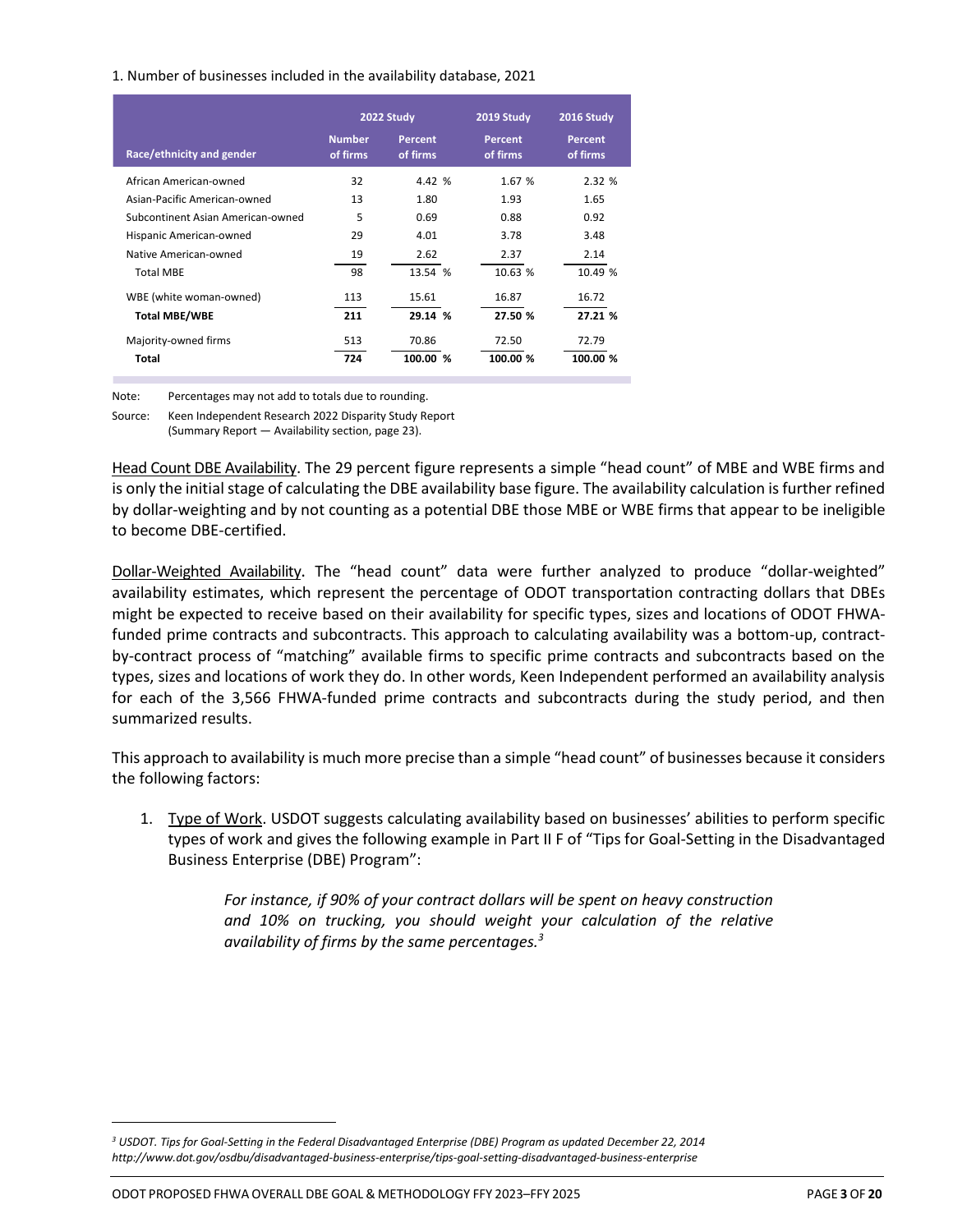The type of work was taken into account by examining 33 different subindustries related to transportation as part of estimating availability for ODOT and local agency work.<sup>4</sup>

- 2. Qualifications and Interest in Transportation-Related Prime Contract and Subcontract Work. Information was collected on whether businesses are qualified and interested in working as prime contractors, subcontractors, or both on ODOT and/or local agency work, in addition to the consideration of several other factors related to prime contracts and subcontracts (e.g., contract types, sizes and locations):
- Only businesses that reported being qualified for and interested in working as prime contractors were counted as available for prime contracts(additional firms were counted as available for prime contract work because contract data for ODOT or local agencies indicated that they had prime contracts in the previous five years).
- Only businesses that reported being qualified for and interested in working as subcontractors were counted as available for subcontracts (additional firms were counted as available for subcontract work because contract data for ODOT or local agencies indicated that they had subcontracts in the previous five years).
- Businesses that reported being qualified for and interested in working as both prime contractors and subcontractors (or performed both prime contractor and subcontractor work for ODOT or local agencies in the previous five years) were counted as available for both prime contracts and subcontracts.
- 3. Size of Prime Contracts and Subcontracts. Also considered was the size, in terms of dollar value, of the prime contracts and subcontracts that a business bid on or received in the five years prior to the survey (i.e., "bid capacity") when determining whether to count that business as available for a specific prime contract or subcontract. Bid capacity considered any contracts or subcontracts that the firm had bid or provided quotes, including in the private sector.

This approach is consistent with many recent court decisions that have found relative capacity measures to be important to measuring availability (e.g., *Associated General Contractors of America, San Diego Chapter, Inc. v. California Department of Transportation, et al.*; <sup>5</sup> *Western States Paving Company v. Washington State DOT*; <sup>6</sup> *Rothe Development Corp. v. U.S. Department of Defense;*<sup>7</sup> and *Engineering Contractors Association of S. Fla. Inc. vs. Metro Dade County*<sup>8</sup> ).

4. Geographic Location of the Work. This was determined by using the location where work was performed for ODOT and local agency contracts (Portland/Hood River, Northwest, Southwest, Central and Eastern). Only firms reporting that they were able to work in a region were counted as available for contracts in that region.

*<sup>4</sup> The subindustries considered included: engineering; general road construction and widening; asphalt, concrete or other paving; bridge and elevated highway construction; temporary traffic control; concrete flatwork (including sidewalk, curb and gutter); electrical work including lighting and signals; asphalt, concrete or other paving materials; installation of guardrails, fencing or signs; transportation planning; concrete repair; excavation, site prep, grading and drainage; pavement surface treatment (such as sealing); painting for road or bridge projects; structural steel work; striping or pavement marking; surveying and mapping; landscaping and related work, including erosion control; drilling and foundations; environmental consulting; construction management; inspection and testing; communications and outreach; trucking and hauling; construction remediation and clean-up; wrecking and demolition; custom computer programming services; pavement milling; steel; fence or guardrail materials; other concrete work; other heavy and civil engineering construction and aggregate materials supply.*

*<sup>5</sup> Associated General Contractors of America, San Diego Chapter, Inc. v. California Department of Transportation, et al., 713 F. 3d 1187, 2013 WL 1607239 (9th Cir. April 16, 2013).*

*<sup>6</sup> Western States Paving Co. v. Washington State DOT, 407 F.3d 983 (9th Cir. 2005), cert. denied, 546 U.S. 1170 (2006).*

*<sup>7</sup> Rothe Development Corp. v. U.S. Department of Defense, 545 F.3d 1023 (Fed. Cir. 2008).*

*<sup>8</sup> Engineering Contractors Association of S. Fla. Inc. vs. Metro Dade County, 943 F. Supp. 1546 (S.D. Fla. 1996).*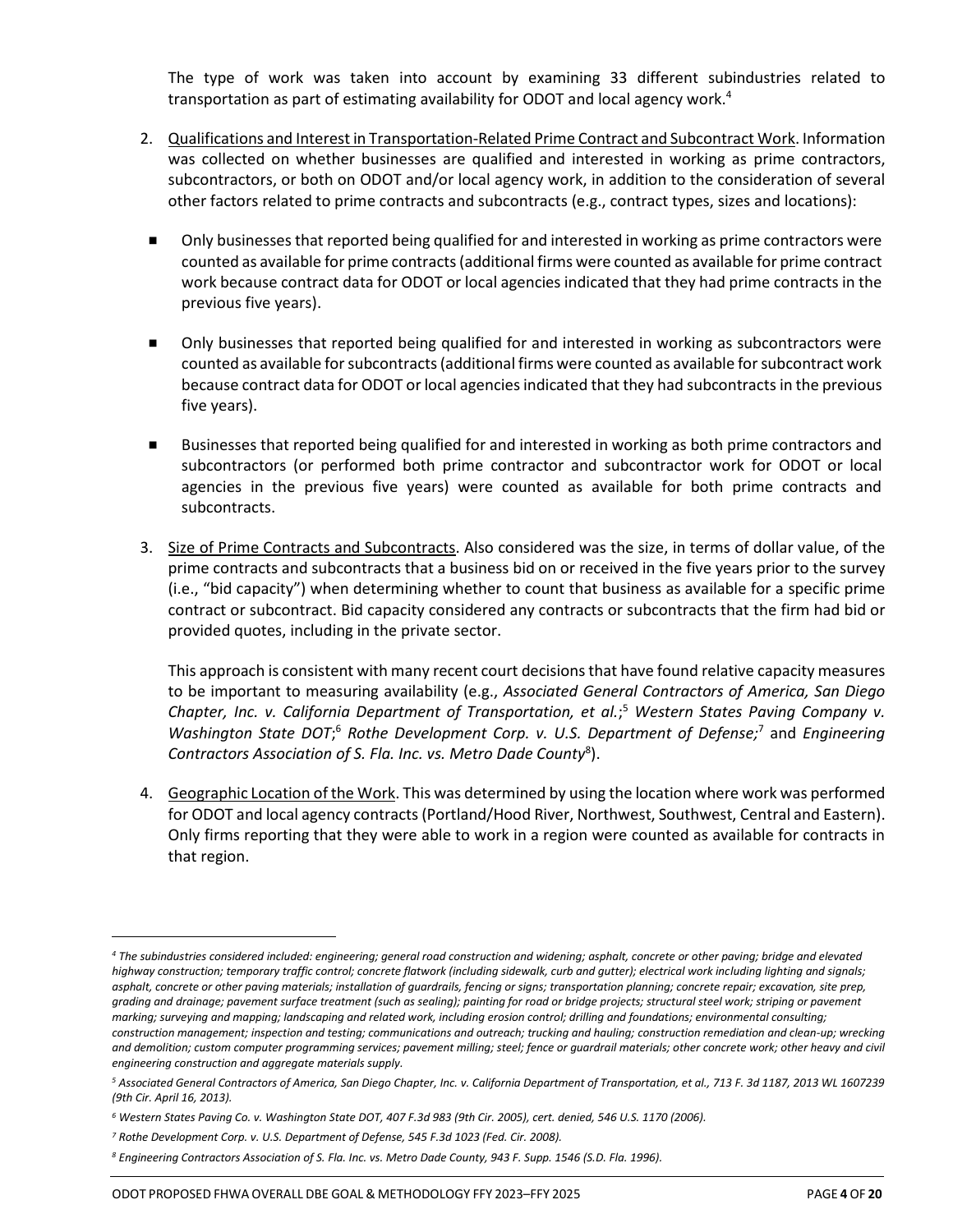5. Dollar-Weighted Results. Relative availability was determined on a contract-by-contract basis and then dollar-weighted to determine overall DBE availability for FHWA-funded contracts. For each prime contract and subcontract, Keen Independent calculated (a) the number of DBEs available for that type, size and location of work, (b) the total number of firms available for that work, and (c) the percentage DBE availability for that prime contract or subcontract, calculated by dividing (a) by (b). The factor used to dollar-weight the availability results for each of the 3,566 prime contracts and subcontracts was calculated by dividing the dollars for that prime contract/subcontract by \$1.3 billion (the total FHWAfunded contract dollars examined). Small prime contracts or subcontracts received small weights and the largest contracts received the highest weights. For example, availability results for a \$13 million prime contract would receive a weight of  $1\%$  (\$13,000,000 ÷ \$1,300,000,000 = 1.0%). Thus, the results of relatively large contract elements contributed more to overall availability estimates than those of relatively small contract elements. Once weighted, the DBE availability percentage results for each prime contract and subcontract were added to develop the overall availability figure. This approach is consistent with USDOT's "Tips for Goal-Setting in the Disadvantaged Business Enterprise (DBE) Program," which suggests a dollar-weighted approach to calculating availability.

Figure 2 below provides an example of the contract-by-contract dollar-weighted availability calculation. Availability calculations were first done for minority- and women-owned firms and then refined to show results for current and potential DBEs.

2. Example of an availability calculation for an ODOT subcontract

One of the subcontracts examined was for temporary traffic control site (\$12,689) on a 2020 contract in Northwest Oregon. To determine the number of MBE/WBEs and majority-owned firms available for that subcontract, the study team identified businesses in the availability database that:

- a. Were in business in 2020;
- b. Indicated that they performed temporary traffic control work;
- c. Reported ability to perform work in Northwest Oregon;
- d. Indicated qualifications and interest in such subcontracts; and
- e. Reported bidding on work of similar or greater size in the past five years in Oregon.

There were 45 businesses in the availability database that met those criteria. Of those businesses, 11 were MBE/WBEs. Therefore, MBE/WBE availability for the subcontract was 24 percent  $(i.e., 11/45 = 24.4\%).$ 

The contract weight was  $$12,689 \div $1.3$  billion = 0.001% (equal to its share of total procurement dollars). Keen Independent made this calculation for each prime contract and subcontract.

Source: Keen Independent Research 2022 Disparity Study Report (Summary Report — Availability section, page 23).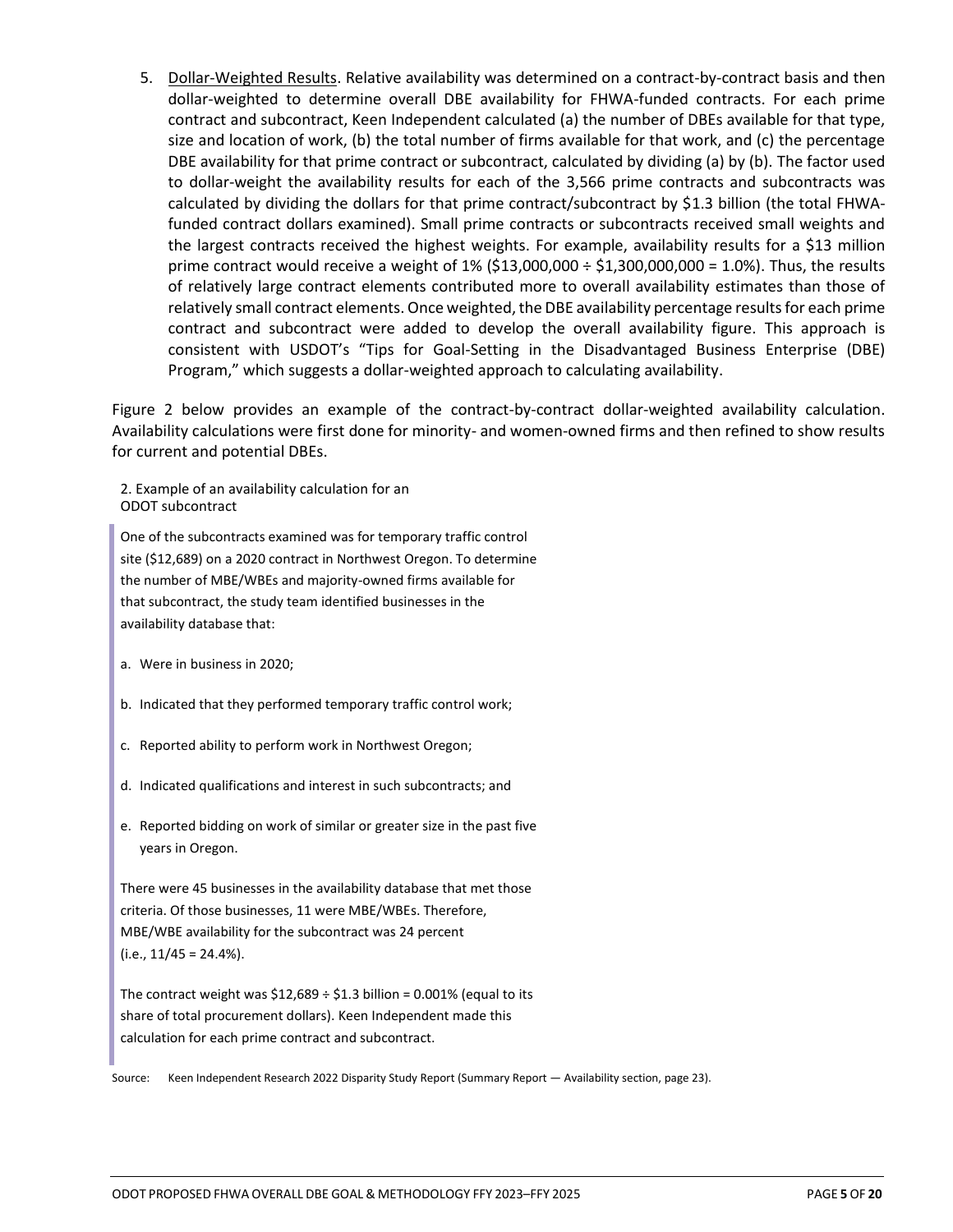**Summing the Dollar-Weighted Availability.** Keen Independent performed the calculations shown in Figure 2 for 3,566 FHWA-funded prime contracts and subcontracts for the study period. When Keen Independent summed the results for all contracts, overall dollar-weighted MBE/WBE availability for FHWA-funded contracts was 23.46%.

Keen Independent used the approach described above to estimate the availability of current and potential DBEs for FHWA-funded prime contracts and subcontracts that ODOT and local agencies awarded during the study period.

Figure 3 below presents overall dollar-weighted availability by MBE/WBE group for ODOT FHWA-funded contracts. Keen Independent's availability analysis for ODOT and local agency FHWA-funded contracts indicates that MBE/WBEs might be expected to receive about 23 percent of these contract dollars, somewhat less than the "headcount" availability in Figure 1. Dollar-weighted availability was highest for African American-owned (9.31%) and white woman-owned companies (9.38%).

3. Dollar-weighted MBE/WBE availability for ODOT FHWA -funded contracts, FFY2018–FFY2020

| Race/ethnicity and gender         | <b>FHWA</b> |
|-----------------------------------|-------------|
| African American-owned            | 9.31%       |
| Asian-Pacific American-owned      | 0.66        |
| Subcontinent Asian American-owned | 0.20        |
| Hispanic American-owned           | 1.86        |
| Native American-owned             | 2.06        |
| <b>Total MBE</b>                  | 14.08 %     |
| WBE (white woman-owned)           | 9.38        |
| <b>Total MBE/WBE</b>              | 23.46 %     |
| Majority-owned firms              | 76.54       |
| Total                             | 100.00 %    |
|                                   |             |

Note: Percentages may not add to totals due to rounding.

Source: Keen Independent Research 2022 Disparity Study Report

(Summary Report — Availability section, page 25).

**Potential and Certified DBE Availability Adjustments.** To determine the DBE base figure, which focuses on availability of currently certified DBEs and firms that could be certified as DBEs, Keen Independent refined the 23.46 percent dollar-weighted availability figure by not counting any MBE or WBE firms as potential DBEs that appear to be ineligible for certification. The following groups of MBE/WBEs did not count as potential DBEs when calculating the base figure:

- Firms that, in recent years, graduated from the DBE Program or had applied for DBE certification in Oregon and had been denied (based on information supplied by ODOT and information from the USDOT Decertified, Denials and DBE Appeals Decisions website);
- Businesses in the availability interviews reported having average annual revenue over three years that exceeded the revenue limits for DBE certification for their subindustry; and
- Firms in the availability survey database that were ineligible for work based on their inclusion on the Oregon Bureau of Labor and Industries (BOLI) List of Contractors Ineligible to Received Public Works Contracts (as of March 2022).9

*<sup>9</sup> No firms from the availability survey were on the BOLI list.*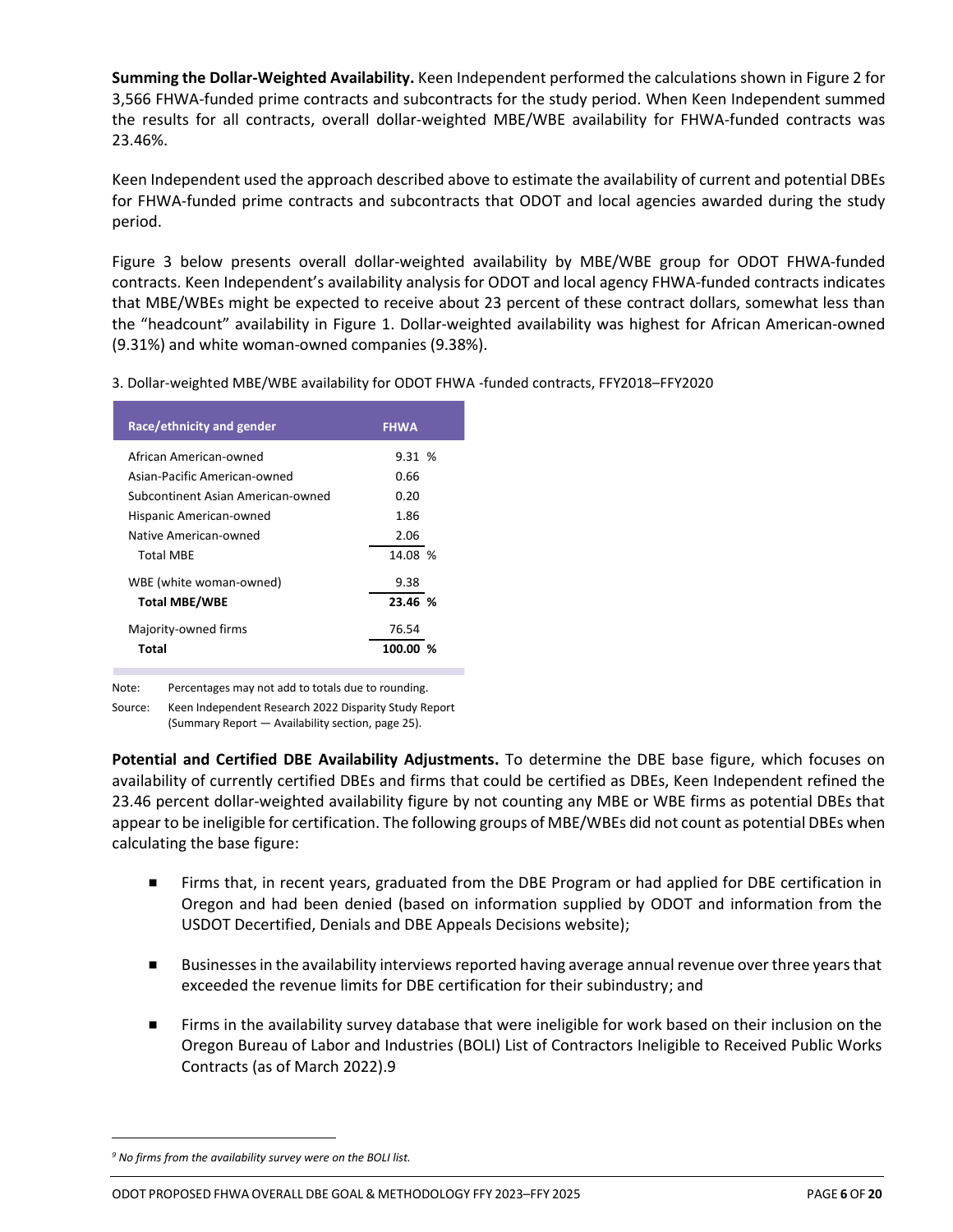After subtracting the availability of these three categories of MBE/WBEs, the dollar-weighted availability for current and potential DBEs is 23.43 percent, or 0.04 percentage points lower than total MBE/WBE availability. This information is shown in Figure 4. (Note that the base figure would be 11.41 percent if only currently certified firms were counted as DBEs.)

4. Overall dollar-weighted availability estimates for DBEs for ODOT FHWA-Funded contracts, October 2017–September 2020

| Calculation of base figure from past contracts                                         | <b>Availability</b> |
|----------------------------------------------------------------------------------------|---------------------|
| Total MBE/WBE<br>Less firms that graduated from the DBE program                        | 23.46 %             |
| or denied DBE certification in recent years<br>or exceed revenue threshold<br>Subtotal | 0.04<br>23.43 %     |
| Plus white male-owned firms<br><b>Current and potential DBEs</b>                       | 23.43 %             |
| Current DBEs only                                                                      | 11.41 %             |

Note: Percentages may not add to totals due to rounding.

Source: Keen Independent Research 2022 Disparity Study Report

(Summary Report — Overall DBE Goal and Projections of Neutral Participation, page 69).

**Base Figure.** The base figure representing potential and certified DBEs available for ODOT's FHWA-funded contracts is 23.43 percent. Figure 5 below compares overall dollar-weighted availability estimates for those contracts (right-hand column) with the same analysis for FHWA-funded contracts in the 2016 Disparity Study and 2019 Availability Study.

5. Comparison of overall dollar-weighted availability estimates for DBEs for ODOT FHWA-Funded contracts

|             | <b>2016 Disparity</b><br><b>Study</b> | 2019<br><b>Availability</b><br><b>Study</b> | <b>2022 Disparity</b><br><b>Study</b> |
|-------------|---------------------------------------|---------------------------------------------|---------------------------------------|
| <b>FHWA</b> | 15.84 %                               | 15.37 %                                     | 23.43 %                               |

Source: Keen Independent Research 2016 ODOT Disparity Study; Keen Independent Research 2019 ODOT Disparity Study Update; Keen Independent Research 2022 Disparity Study Report (Summary Report — Overall DBE Goal and Projections of Neutral Participation, page 69).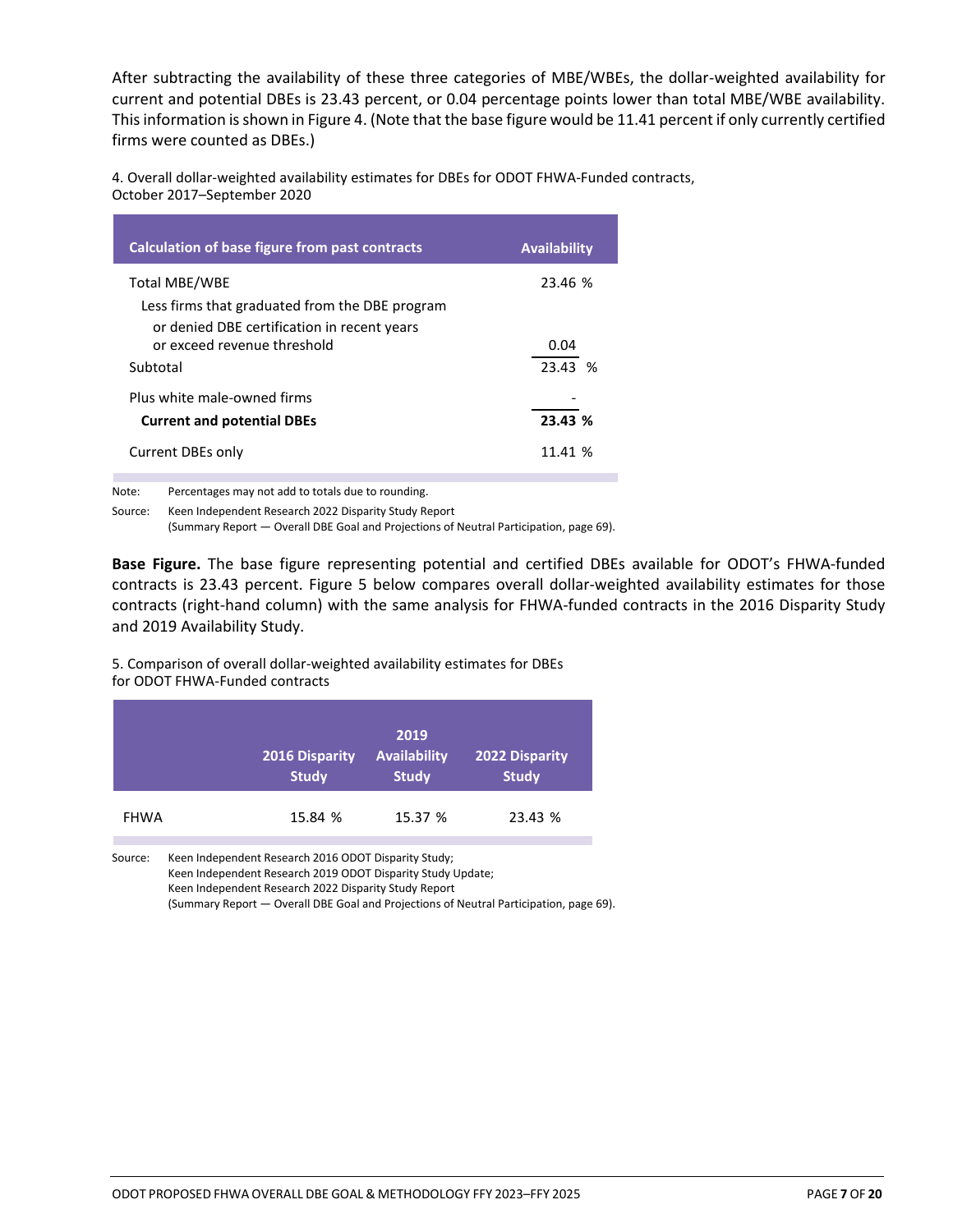## **Step 2. Consideration of Possible Adjustments — 49 CFR Section 26.45(d)**

In accordance with DBE Program regulations, after the base figure was calculated, ODOT considered available evidence to determine whether or not the figure should be adjusted higher or lower than the base figure (a "step 2 adjustment"). The regulations indicate that an agency must consider the following:

- 1. Current capacity of DBEs to perform work, as measured by the volume of work DBEs have performed in recent years;
- 2. Information related to employment, self-employment, education, training and unions;
- 3. Any disparities in the ability of DBEs to get financing, bonding and insurance; and
- 4. Other relevant factors.<sup>10</sup>

Considering relevant information from the 2022 Disparity Study Report and Appendices, ODOT reviewed each of the factors listed above in determining whether or not to adjust the base figure.

**1. Current Capacity of DBEs to Perform Work, as Measured by the Volume of Work DBEs have Performed in Recent Years.** USDOT's "Tips for Goal-Setting" suggests that agencies should examine data on past DBE participation on their USDOT-funded contracts in recent years (i.e., the percentage of contract dollars going to DBEs).

DBE Participation Based on ODOTUniform Reports to FHWA. Based on payments data from ODOT Uniform Reports of DBE Awards or Commitments and Payments reported to the FHWA, the median DBE participation from FFY2017 through FFY2021 was 13.69 percent This value suggests a possible downward step 2 adjustment based on this factor. These results are presented in Figure 6.





Source: ODOT Uniform Reports of DBE Award or Commitments and Payments.

*<sup>10</sup> 49 CFR Section 26.45.*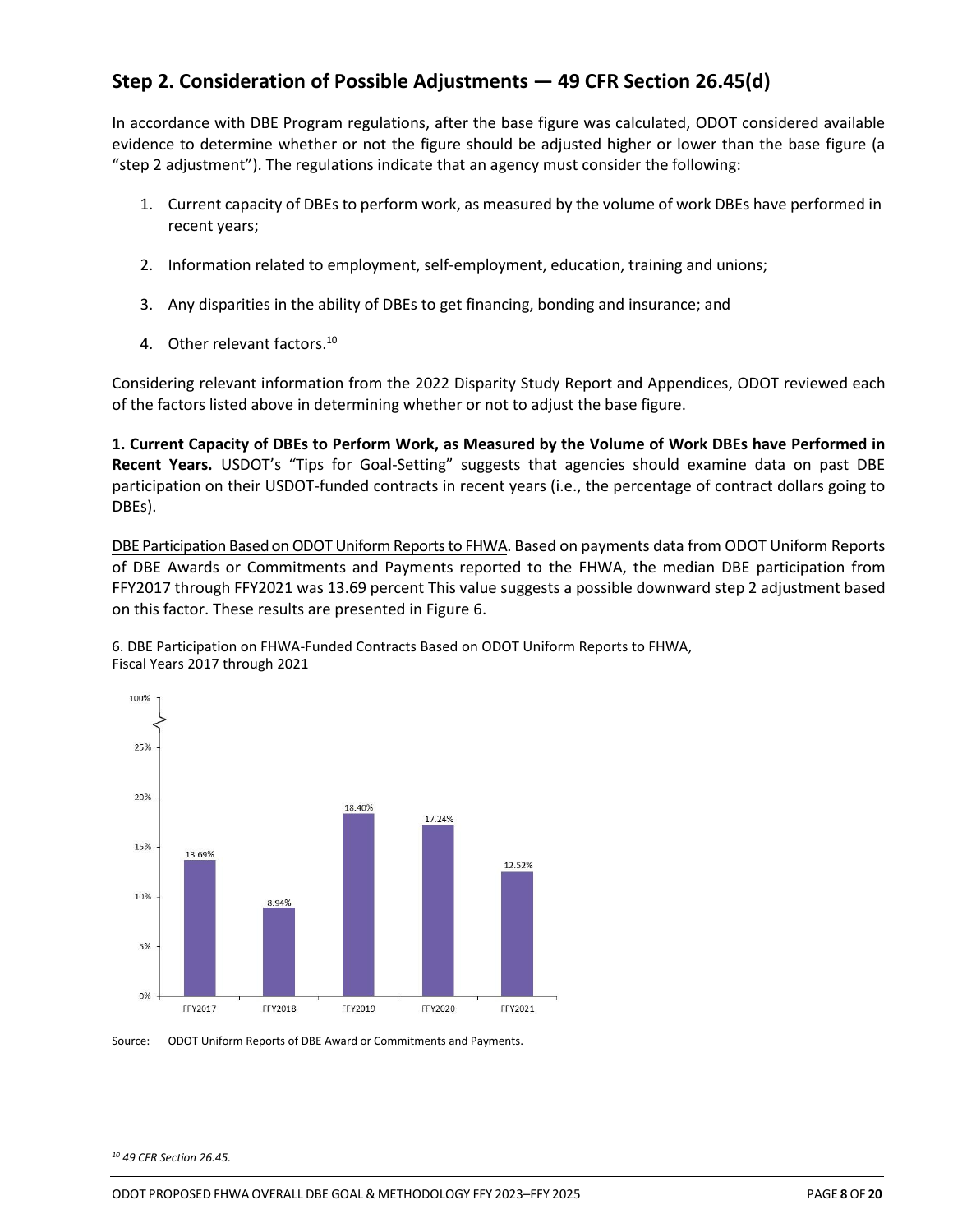DBE Participation Based on Keen Independent Utilization Analysis for FHWA-Funded Contracts. Based on Keen Independent analysis of DBEs on contracts during the study period, the DBE participation from FFY2018 through FFY2020 was 15.0 percent, similar to the 13.69 percent calculated from the Uniform Reports.

**2. Information Related to Employment, Self-Employment, Education, Training and Unions.** The 2022 Disparity Study reviews information about conditions in the Oregon transportation contracting industry for minorities, women and MBE/WBEs. The Summary Report reviews overall results, supported by detailed quantitative analyses of marketplace conditions in Oregon found in Appendices E through H. Keen Independent's analyses indicate barriers that certain minority groups and women face related to entry and advancement and business ownership in the Oregon construction, professional services and goods industries. Such barriers may affect the availability of MBE/WBEs to obtain and perform ODOT and local agency transportation contracts.

It may not be possible to quantify the cumulative effect that barriers in employment, education and training may have had in depressing the availability of minority- and women-owned firms in the Oregon transportation contracting industry. However, the effects of barriers in business ownership can be quantified, as explained below.

In the 2022 Disparity Study, the study team used regression analyses to investigate whether race, ethnicity and gender affected rates of business ownership among workers in the Oregon construction, professional services, goods and other services industries. The regression analyses allowed the study team to examine those effects while statistically controlling for various personal characteristics including education and age (Appendix F of the report provides detailed results of the business ownership regression analyses).<sup>11</sup>

- Those analyses revealed that African Americans, Hispanic Americans and white women working in construction were less likely than non-minorities and white men to own construction businesses, even after accounting for various gender-neutral personal characteristics. Each of these disparities was statistically significant.
- In addition, there was a statistically significant disparity in firm ownership for Subcontinent Asian Americans in the Oregon professional services industry.
- Asian Americans found to be less likely to own businesses in the goods industry than non-minorities.

Keen Independent analyzed the impact that barriers in business ownership would have on the base figure if African Americans, Asian Americans, Hispanic Americans, and white women owned businesses at the same rate as similarly situated non-minorities and white men. This type of inquiry is sometimes referred to as a "but for" analysis because it estimates the availability of MBE/WBEs *but for* the effects of race- and gender-based discrimination.

As the explanation of these calculations are somewhat complex, ODOT provides Figure 7 to document how the upward adjustment was determined. A detailed explanation of each portion of the calculation follows the figure.

Figure 7 calculates the impact on overall MBE/WBE availability, resulting in a possible upward adjustment of the base figure to 34.39 percent. The analysis included the same contracts that the study team analyzed to determine the base figure (i.e., FHWA-funded transportation prime contracts and subcontracts that ODOT and local agencies awarded from October 2017 through September 2020). Calculations are explained below.

*<sup>11</sup> The study team examined U.S. Census data on business ownership rates using methods similar to analyses examined in court cases involving state departments of transportation in California, Illinois, and Minnesota.*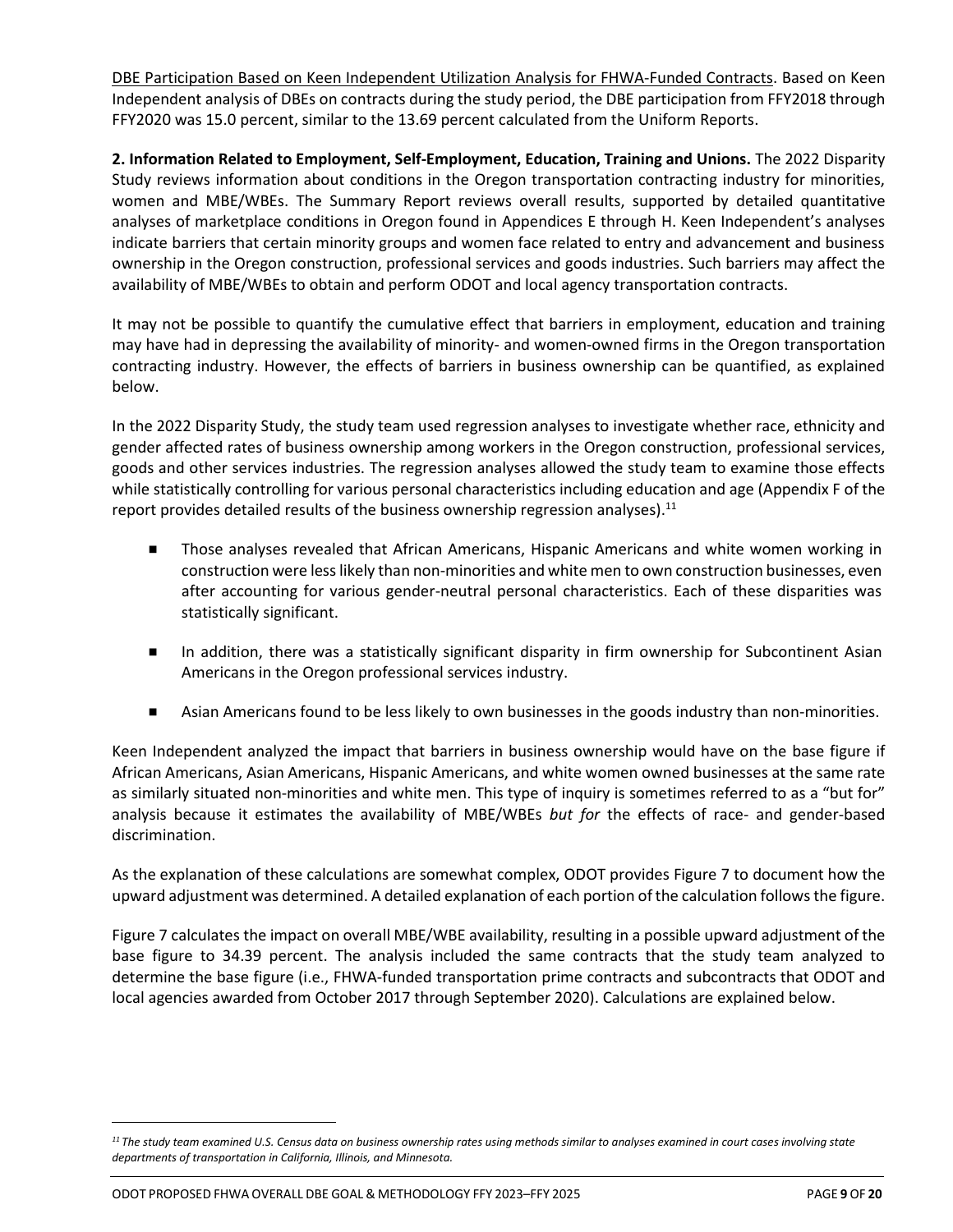7. Potential step 2 adjustment to ODOT's overall DBE goal for FHWA-funded contracts considering disparities in the rates of business ownership

| <b>Current and potential DBEs</b> | a.<br>Weighted<br><b>DBE</b><br><b>Availability</b> | b.<br><b>Disparity index</b><br>for business<br>ownership | c.<br><b>Availability</b><br>after initial<br>adjustment* | d.<br><b>Availability</b><br>after scaling<br>to 100% | e.<br><b>Components of</b><br>overall DBE<br>availability** |
|-----------------------------------|-----------------------------------------------------|-----------------------------------------------------------|-----------------------------------------------------------|-------------------------------------------------------|-------------------------------------------------------------|
| <b>Construction</b>               |                                                     |                                                           |                                                           |                                                       |                                                             |
|                                   |                                                     |                                                           |                                                           |                                                       |                                                             |
| African American                  | 12.86 %                                             | 37                                                        | 34.76 %                                                   | 27.31 %                                               |                                                             |
| Hispanic American                 | 2.27                                                | 66                                                        | 3.44                                                      | 2.70                                                  |                                                             |
| Other minorities                  | 2.90                                                | n/a                                                       | 2.90                                                      | 2.28                                                  |                                                             |
| White women                       | 7.78                                                | 65                                                        | 11.97                                                     | 9.41                                                  |                                                             |
| Minorities and women              | 25.81 %                                             | n/a                                                       | 53.07 %                                                   | 41.70 %                                               | 28.98 %                                                     |
| All other businesses              | 74.19                                               | n/a                                                       | 74.19                                                     | 58.30                                                 |                                                             |
| <b>Total firms</b>                | 100.00 %                                            | n/a                                                       | 127.26 %                                                  | 100.00 %                                              |                                                             |
| <b>Professional services</b>      |                                                     |                                                           |                                                           |                                                       |                                                             |
| Subcontinent Asian American       | 0.84%                                               | 28                                                        | 3.00 %                                                    | 3.01 %                                                |                                                             |
| Other minorities                  | 4.67                                                | n/a                                                       | 4.67                                                      | 4.69                                                  |                                                             |
| White women                       | 11.65                                               | 129                                                       | 9.03                                                      | 9.07                                                  |                                                             |
| Minorities and women              | 17.16 %                                             | n/a                                                       | 16.70 %                                                   | 16.78 %                                               | 3.97 %                                                      |
| All other businesses              | 82.84                                               | n/a                                                       | 82.84                                                     | 83.22                                                 |                                                             |
| <b>Total firms</b>                | 100.00 %                                            | n/a                                                       | 99.54 %                                                   | 100.00 %                                              |                                                             |
| Goods                             |                                                     |                                                           |                                                           |                                                       |                                                             |
| Asian American                    | 0.00%                                               | $\Omega$                                                  | $\overline{a}$                                            |                                                       |                                                             |
| Other minorities                  | 1.34                                                | n/a                                                       | 1.34 %                                                    | 1.34 %                                                |                                                             |
| White women                       | 19.76                                               | n/a                                                       | 19.76                                                     | 19.76                                                 |                                                             |
| Minorities and women              | 21.10 %                                             | n/a                                                       | 21.10 %                                                   | 21.10 %                                               | 1.00 %                                                      |
| All other businesses              | 78.90                                               | n/a                                                       | 78.90                                                     | 78.90                                                 |                                                             |
| <b>Total firms</b>                | 100.00 %                                            | n/a                                                       | 100.00 %                                                  | 100.00 %                                              |                                                             |
| <b>Other services</b>             |                                                     |                                                           |                                                           |                                                       |                                                             |
| <b>Minorities</b>                 | 9.00%                                               | n/a                                                       | 9.00%                                                     | 9.00%                                                 |                                                             |
| White women                       | 11.98                                               | n/a                                                       | 11.98                                                     | 11.98                                                 |                                                             |
| Minorities and women              | 20.98 %                                             | n/a                                                       | 20.98 %                                                   | 20.98 %                                               | 0.43%                                                       |
| All other businesses              | 79.02                                               | n/a                                                       | 79.02                                                     | 79.02                                                 |                                                             |
| <b>Total firms</b>                | 100.00 %                                            | n/a                                                       | 100.00 %                                                  | 100.00 %                                              |                                                             |
| <b>Total for DBEs</b>             | 23.43 %                                             | n/a                                                       | n/a                                                       |                                                       | 34.39 %                                                     |
| Difference from base figure       |                                                     |                                                           |                                                           |                                                       | 10.96 %                                                     |

Note: Numbers may not add to 100.00% due to rounding.

\* Initial adjustment is calculated as current availability divided by the disparity index for business ownership.

\*\* Components of the goal were calculated as the value after adjustment and scaling to 100%, multiplied by the percentage of total FHWA funded contract dollars in each industry (construction = 69.5%, professional services = 23.7%, goods = 4.8%, other services = 2.1%).

Source: Keen Independent Research 2022 Disparity Study (Chapter 9, page 5).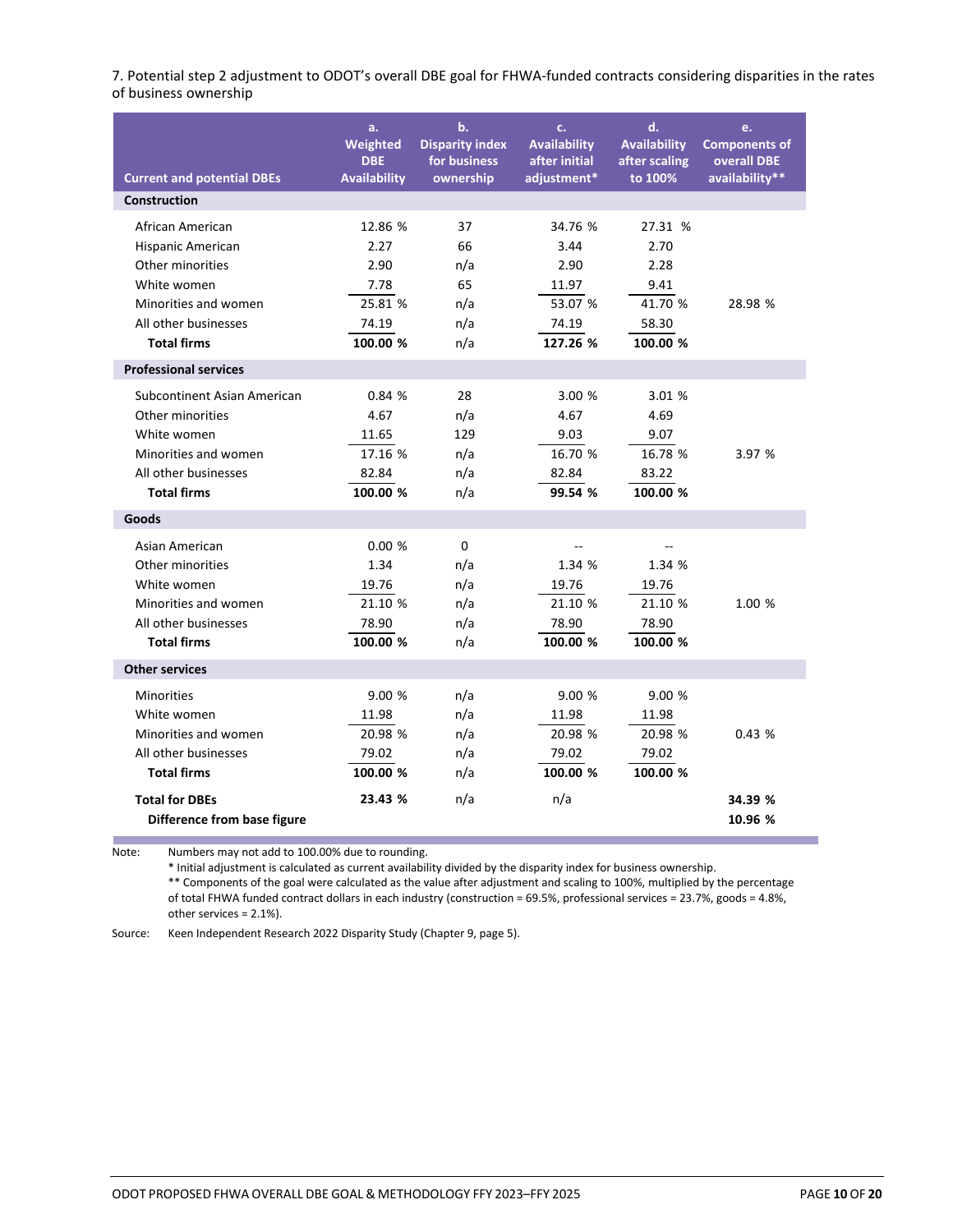The study team completed these "but for" analyses separately for construction and engineering contracts and then weighted the results based on the proportion of FHWA-funded contract dollars that ODOT awarded for each industry for October 2017 through September 2020 (i.e., a 69.5% weight for construction, a 23.7% weight for professional services, a 4.8% weight for goods and a 2.1% weight for other services). The rows and columns of Figure 7 present the following information from Keen Independent's "but for" analyses.

- 1. Current Availability. Column (a) presents the current availability of DBEs by group for construction and for engineering and other subindustries. Each row presents the percentage availability for minority- and women-owned DBEs. The current combined availability of DBEs for ODOT FHWA-funded transportation contracts for October 2017 through September 2020 is 23.43 percent, as shown in the bottom row of column (a).
- 2. Disparity Indices for Business Ownership. As presented in Appendix F of the 2022 Disparity Study report, African Americans, Hispanic Americans and white women were less likely to own construction firms than similarly situated non-minorities and white men. This difference was statistically significant for each of those groups.

Keen Independent calculated simulated business ownership rates if those groups owned businesses at the same rate as non-minorities and white males who share similar personal characteristics. The study team then calculated a business ownership disparity index for each group by dividing the observed business ownership rate by the benchmark business ownership rate and then multiplying the result by 100.

Column (b) of Figure 7 presents disparity indices related to business ownership for the different racial/ethnic and gender groups. For example, as shown in column (b), Hispanic Americans own construction businesses at 66 percent of the rate that would be expected based on the simulated business ownership rates of white males who share similar personal characteristics. Appendix F of the 2022 Disparity Study report explains how the study team calculated the disparity indices.

- 3. Availability after Initial Adjustment. Column (c) presents availability estimates for MBEs and WBEs by industry after initially adjusting for statistically significant disparities in business ownership rates. The study team calculated those estimates by dividing the current availability in column (a) by the disparity index for business ownership in column (b) and then multiplying by 100.
- 4. Availability after Scaling to 100%. Column (d) shows adjusted availability estimates that were re-scaled so that the sum of the availability estimates equals 100% for each industry. The study team re-scaled the adjusted availability estimates by taking each group's adjusted availability estimate in column (c) and dividing it by the sum of availability estimates shown under "Total firms" in column (c) — and multiplying by 100. For example, the re-scaled availability estimate for Hispanic Americans shown for construction was calculated in the following way:  $(3.44\% \div 127.26\%) \times 100 = 2.70\%$ .
- 5. Components of Overall DBE Goal with Upward Adjustment. Column (e) of Figure 7 shows the component of the total base figure attributed to the adjusted MBE and WBE availability for construction versus other industries. The study team calculated each component by taking the total availability estimate shown in column (d) for construction and for engineering/other subindustries — and multiplying it by the proportion of total FHWA-funded contract dollars in each industry (i.e., 69.5% for construction, 23.7% for professional services, 4.8% for goods and 2.1% for other services ). For example, the study team used the 41.70 percent shown for MBE/WBE availability for construction firms in column (d) and multiplied it by 69.5 percent for a result of 28.98 percent. A similar weighting of MBE/WBE availability for professional services produced a value of 3.97 percent.

The values in column (e) were then summed to equal the overall base figure adjusted for barriers in business ownership, which is 34.39 percent as shown in the bottom of column (e).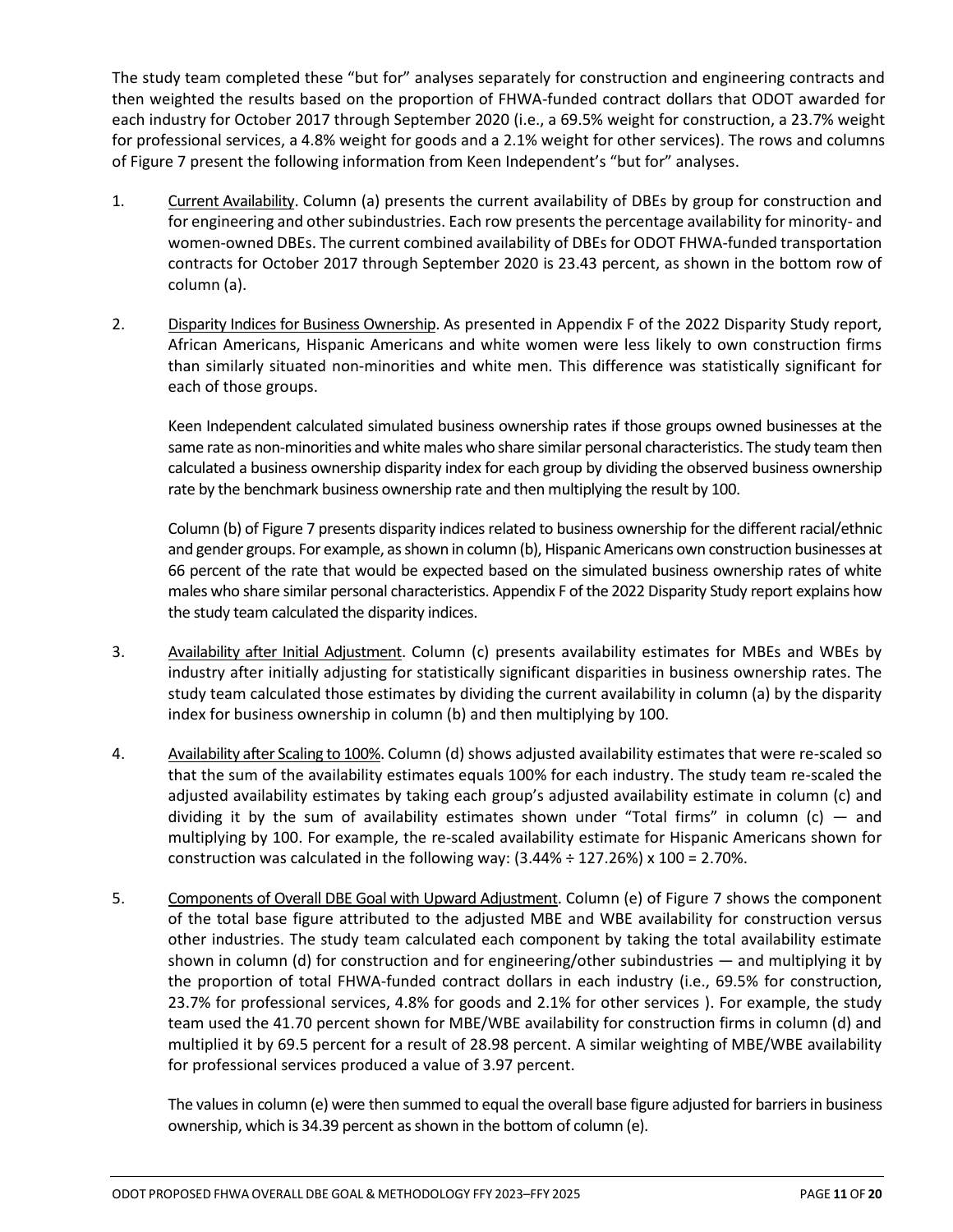Finally, Keen Independent calculated the difference between the "but for" MBE/WBE availability (34.39%) and the current availability (23.43%) to calculate the potential upward adjustment. This difference, and potential upward adjustment, is 10.96 percentage points (34.39% - 23.43% = 10.96%).

**3. Any Disparities in the Ability of DBEs to Secure Financing, Bonding and Insurance.** Analysis of access to financing and bonding revealed quantitative and qualitative evidence of disadvantages for minorities, women and MBE/WBEs.

- Any barriers to obtaining financing and bonding might affect opportunities for minorities and women to successfully form and operate transportation-related businesses in the Oregon marketplace.
- Any barriers that MBE/WBEs face in obtaining financing and bonding would also place those businesses at a disadvantage in obtaining ODOT and local agency transportation-related prime contracts and subcontracts.

Note that financing and bonding are closely linked, as discussed in Summary Report — Qualitative Information about marketplace conditions section and Appendix J of the 2022 Disparity Study.

There was also evidence in the 2022 Disparity Study that some firms cannot bid on certain public sector projects because they cannot afford the levels of insurance required by the agency. This barrier appears to affect small businesses, which might disproportionately impact minority- and women-owned firms. Additionally, MBEs and WBEs were somewhat more likely to report that insurance requirements on contracts were a barrier to bidding.

The information about financing, bonding and insurance supports an upward step 2 adjustment in ODOT's overall annual goal for DBE participation in FHWA-funded contracts.

**4. Other Factors.** The Federal DBE Program suggests that federal aid recipients also examine "other factors" when determining whether to make any step 2 adjustments to their base figure.<sup>12</sup>

Among the "other factors" ODOT examined was the information in the 2022 Disparity Study about the comparative success of MBE/WBEs and majority-owned businesses in the Oregon marketplace. There was quantitative evidence that certain groups of MBE/WBEs are less successful than majority-owned firms, and face greater barriers in the marketplace, even after considering neutral factors. There was also qualitative evidence of barriers to the success of minority- and women-owned businesses. Some of this qualitative information suggests that discrimination on the basis of race, ethnicity and gender affected minority- and women-owned firms in the Oregon transportation contracting industry.

There is no straightforward way to project the number of MBE/WBEs available for ODOT work but for the effects of these other factors.

*<sup>12</sup> 49 CFR Section 26.45.*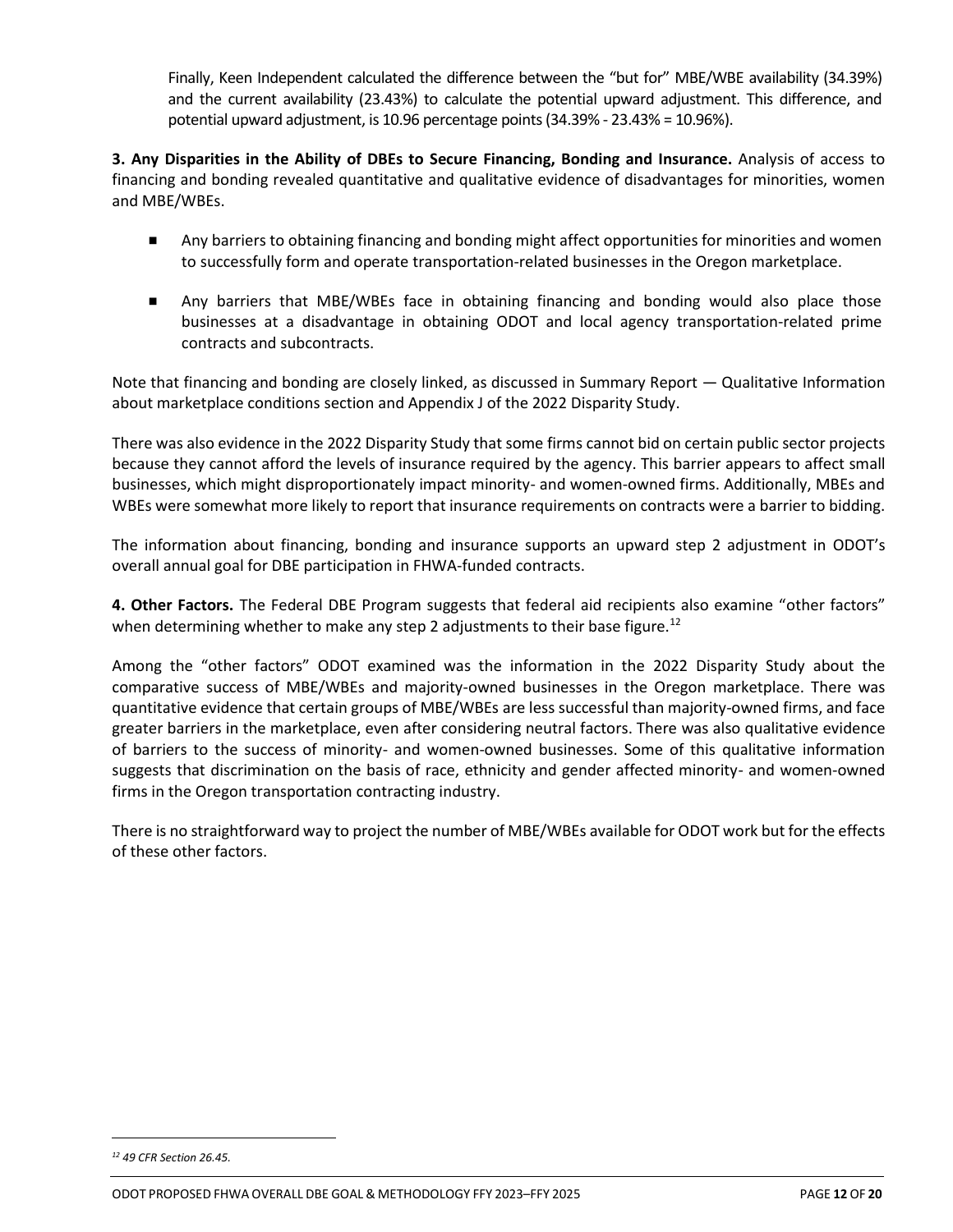**Summary of Approaches for Making Step 2 Adjustments.** Quantification of potential downward or upward step 2 adjustments is summarized below.

1. Current Capacity of DBEs to Perform Work, as Measured by the Volume of Work DBEs have Performed in Recent Years. Analysis of this factor might indicate a downward step 2 adjustment if ODOT analyzed its estimates of past DBE participation (based on payments) — for recent years, the median DBE participation on FHWA-funded contracts was 13.69 percent (from Figure 6).

USDOT "Tips for Goal-Setting" suggests taking one-half of the difference between the base figure and evidence of current capacity as one approach to calculate the step 2 adjustment for that factor.

The difference between the 23.43 percent base figure and 13.69 percent DBE participation is 9.74 percentage points (23.43% - 13.69% = 9.74%). One-half of this difference is a downward adjustment of 4.87 percentage points (9.74%  $\div$  2 = 4.87%). The goal would then be calculated as follows: 23.43% – 4.87% = 18.56%. (These calculations are presented in Figure 8.)

2. Information Related to Employment, Self-Employment, Education, Training and Unions. The study team was not able to quantify all of the information regarding barriers to entry for MBE/WBEs. Quantification of the business ownership factor indicates an upward step 2 adjustment of 10.96 percentage points to reflect the "but-for" analyses of business ownership rates presented in Figure 7. If ODOT made this adjustment, the overall DBE goal for FHWA-funded contracts would be 34.39 percent (23.43% + 10.96% = 34.39%). Figure 8 summarizes these calculations.

| Step 2 adjustment component                                  | <b>Value</b> | <b>Explanation</b>                         |
|--------------------------------------------------------------|--------------|--------------------------------------------|
| Lower adjustment of overall DBE goal for current capacity    |              |                                            |
| Base figure                                                  | 23.43 %      | From base figure analysis                  |
| Evidence of current capacity                                 | 13.69        | Past DBE participation                     |
| <b>Difference</b><br>÷                                       | 9.74%        |                                            |
|                                                              | 2            | Reduce by one-half                         |
| Adjustment                                                   | 4.87 %       | Downward adjustment for current capacity   |
| Base figure                                                  | 23.43 %      | From base figure analysis                  |
| Adjustment for current capacity                              | 4.87         | Downward step 2 adjustment                 |
| <b>Overall DBE goal</b>                                      | 18.56 %      | Lower range of DBE goal                    |
|                                                              |              |                                            |
| Upward adjustment of overall DBE goal for business ownership |              |                                            |
| Base figure                                                  | 23.43 %      | From base figure analysis                  |
| $\ddot{}$<br>Adjustment for "but for" factors                | 10.96        | "But for" step 2 adjustment for business   |
| <b>Overall DBE goal</b>                                      | 34.39 %      | Upward adjustment of DBE goal for business |

8. Potential Step 2 Adjustments to ODOT's Overall DBE Goal for FHWA-Funded Contracts, FFY 2023–FFY 2025

Source: Keen Independent Research 2022 Disparity Study

(Summary Report – Overall DBE goal and projections of neutral participation, page 71).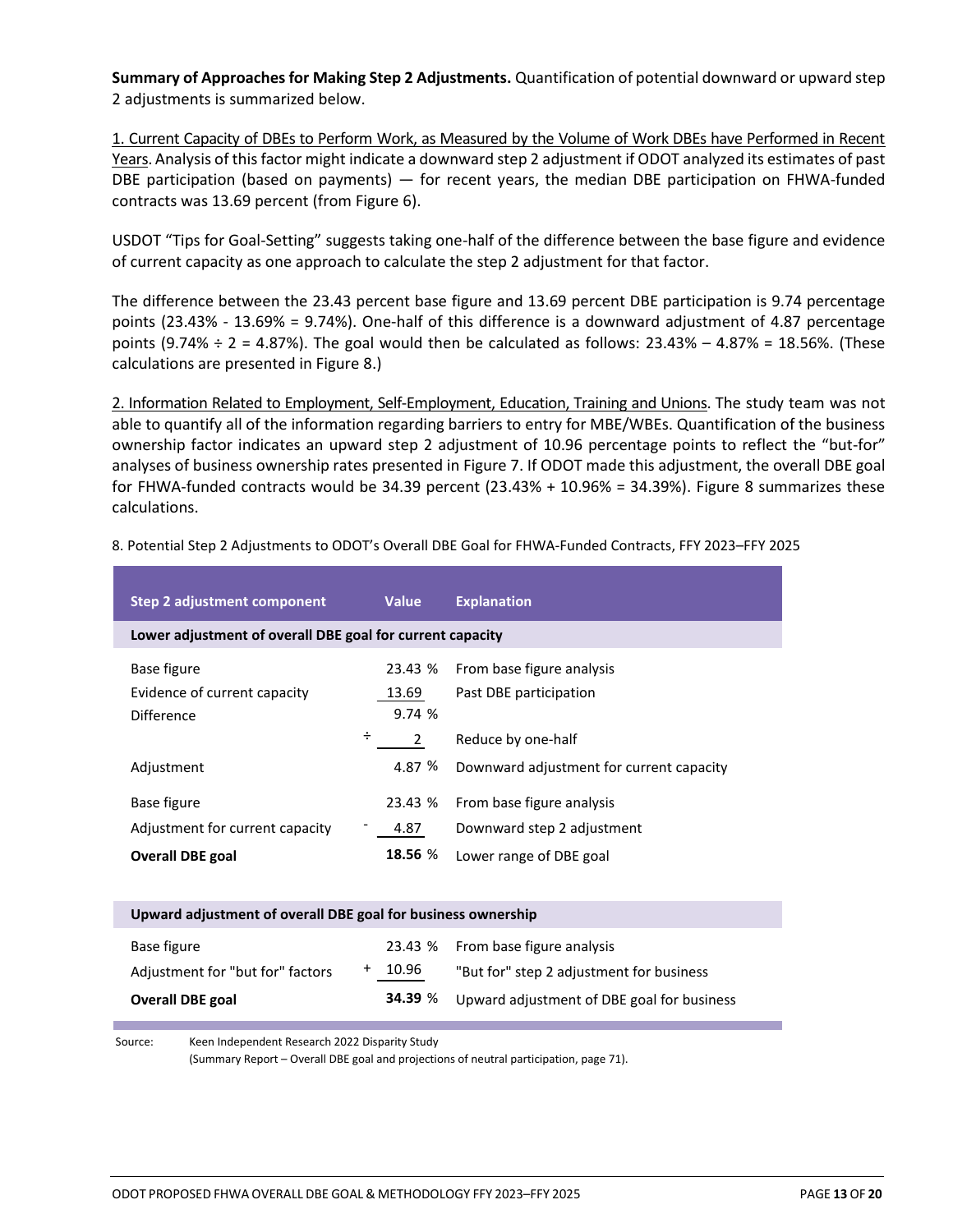3. Any Disparities in the Ability of DBEs to Secure Financing, Bonding and Insurance. Analysis of financing, bonding and insurance indicates that an upward adjustment is appropriate. However, impact of these factors on availability could not be quantified in the 2022 Disparity Study.

4. Other Factors. Impact of the barriers to success of MBE/WBEs in Oregon could not be quantified in the 2022 Disparity Study. However, evidence supports an upward adjustment.

Summary. ODOT considered whether to make a downward, upward or no step 2 adjustment when determining its overall DBE goal. If ODOT were to make a downward step 2 adjustment reflecting current capacity to perform work, its overall DBE goal for FHWA-funded contracts would be 18.56 percent. If ODOT decided to not make a downward adjustment and to make an upward adjustment that reflects analyses of business ownership rates, its overall DBE goal would be 34.39 percent. Figure 9 summarizes the potential adjustments described in this document.



9. Potential Step 2 adjustments to ODOT's overall DBE goal for FHWA-funded contracts

**Adjustments Summary.** For FHWA-funded contracts from FFY 2023 through FFY 2025, ODOT proposes utilizing the base figure, for an overall DBE goal of 23.43 percent. ODOT proposes using the base figure as it reflects the current availability of current and potential DBEs to perform future ODOT and local agency FHWA-funded

contracts.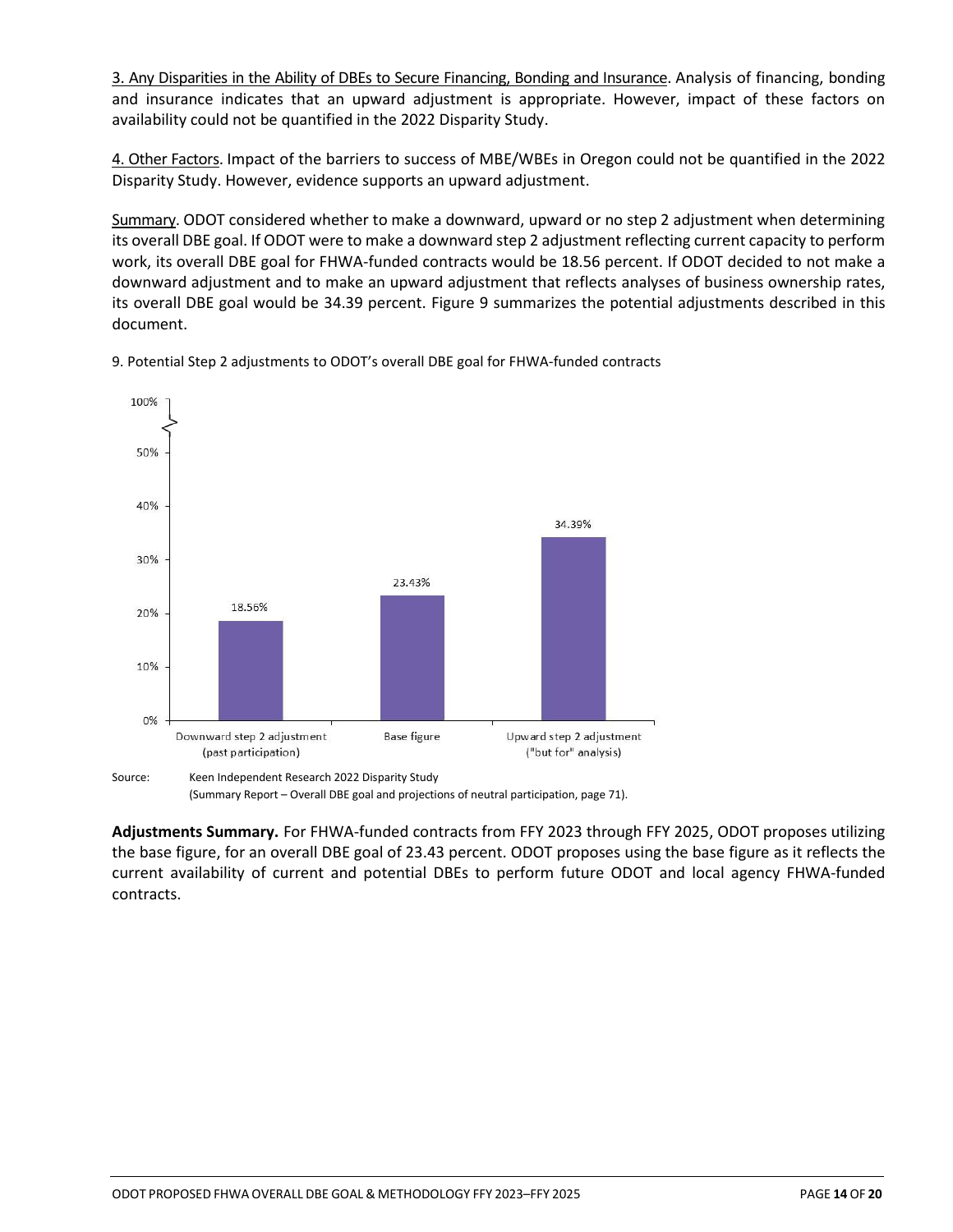# **Race-/Gender-Neutral and Race-/Gender-Conscious Split — 49 CFR Section 26.51(c)**

To comply with the Federal DBE Program, ODOT must meet the maximum feasible portion of its overall DBE goal using race- and gender-neutral measures.<sup>13</sup> Race- and gender-neutral measures are initiatives that encourage the participation of all businesses, or all small businesses, and are not specifically limited to MBE/WBEs or DBEs. ODOT has considered whether it can meet its overall DBE goal solely through neutral means or whether raceand gender-conscious measures — such as DBE contract goals — are also needed. As part of doing so, ODOT has projected the portion of its overall DBE goal that it expects to meet (a) through race- and gender-neutral means, and (b) through race- and gender-conscious programs (if any).

USDOT offers guidance concerning how transportation agencies should project the portions of their overall DBE goals that will be met through race- and gender-neutral, and race- and genderconscious measures, including the following:

- USDOT Questions and Answers about 49 CFR Part 26 addresses factors for federal aid recipients to consider when projecting the portion of their overall DBE goals that they will meet through race- and gender-neutral means.<sup>14</sup>
- USDOT "Tips for Goal-Setting" also suggests factors for federal aid recipients to consider when making such projections.<sup>15</sup>
- An FHWA template for how it considers approving DBE goal and methodology submissions includes a section on projecting the percentage of overall DBE goals to be met through neutral and conscious means. An excerpt from that template is provided in Figure 10.

### **10. Excerpt from Explanation of Approval of [State] DBE Goal Setting Process for FY [Year]**

You must also explain the basis for the State's race-neutral/race-conscious division and why it is the State's best estimate of the maximum amount of participation that can be achieved through race-neutral means. There are a variety of types of information that can be relied upon when determining a recipient's race-neutral/raceconscious division. Appropriate information should give a sound analysis of the recipient's market, the race-neutral measures it employs and information on contracting in the recipient's contracting area. Information that could be relied on includes: the extent of participation of DBEs in the recipient's contracts that do not have contract goals; past prime contractors' achievements; excess DBE achievements over past goals; how many DBE primes have participated in the state's programs in the past; or information about state, local or private contracting in similar areas that do not use contracting goals and how many minority and women's businesses participate in programs without goals.

#### Source:

FHWA, Explanation for Approval of [State] DBE Program Goal Setting Process for FY [Year].

*<sup>13</sup> 49 CFR Section 26.51.* 

*<sup>14</sup> See http://www.dotcr.ost.dot.gov/Documents/Dbe/49CFRPART26.doc* 

*<sup>15</sup> 49 CFR Section 26.51.*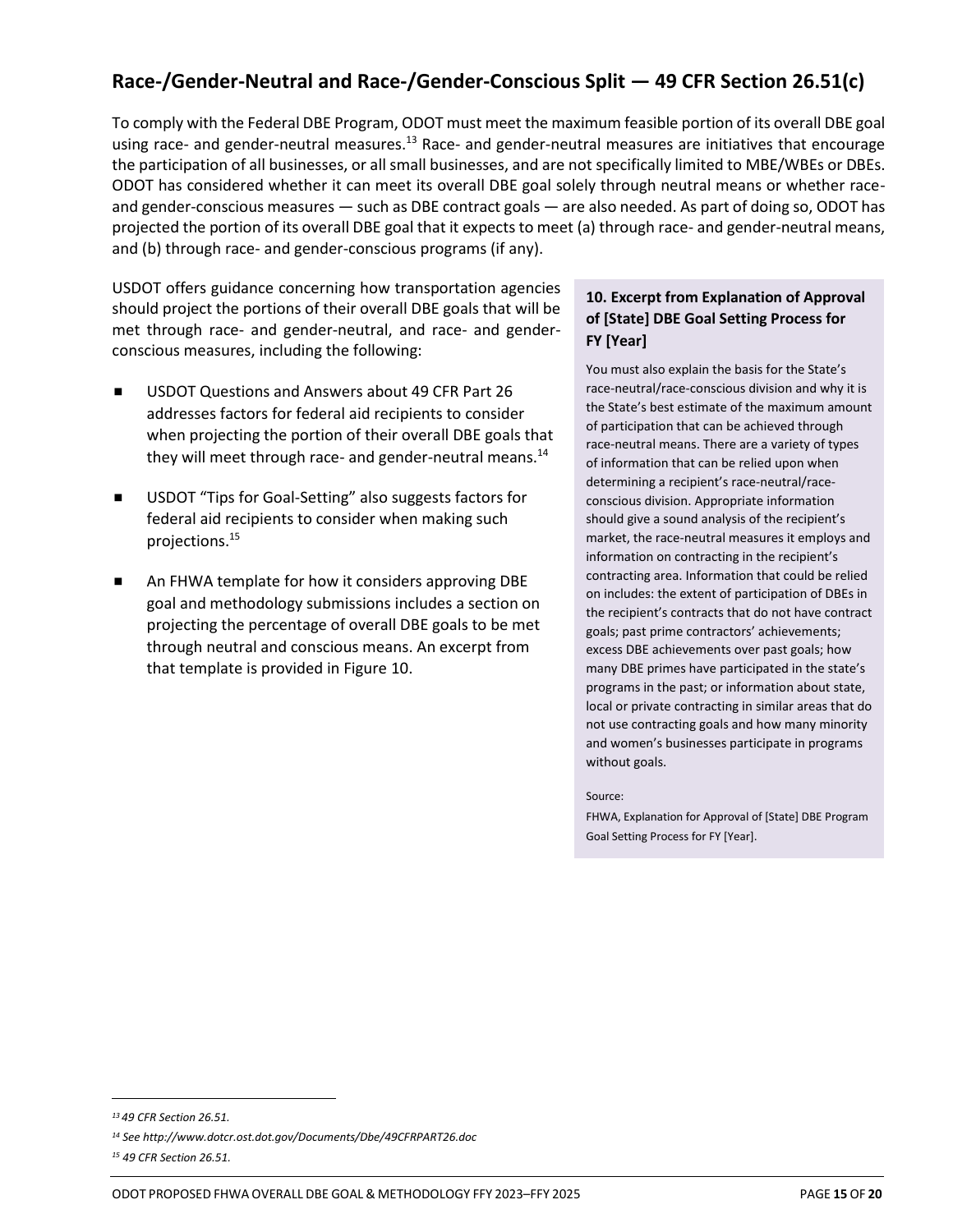Based on 49 CFR Part 26 and the resources above, ODOT considered the following questions:

- 1. Is there evidence of discrimination within the local transportation contracting marketplace for any racial, ethnic or gender groups?
- 2. What has been the agency's past experience in meeting its overall DBE goal?
- 3. What has DBE participation been when ODOT did not use DBE contract goals (or other race- or gender-conscious measures)? 16
- 4. What is the extent and effectiveness of race- and gender-neutral measures that ODOT currently has in place and will put in place for the next fiscal year?

The balance of this section is organized around each of those general areas of questions.

**1. Is There Evidence of Discrimination within the Local Transportation Contracting Marketplace for any Racial, Ethnic or Gender Groups?** The 2022 Disparity Study considered conditions in the local marketplace to address this question. Quantitative and qualitative information is summarized below.

Marketplace Conditions. As discussed in Summary Report — Quantitative analysis of marketplace conditions and Qualitative analysis of marketplace conditions sections of the 2022 Disparity Study, Keen Independent examined conditions in the Oregon marketplace, including:

- Entry and advancement;
- **Business ownership;**
- Access to capital, bonding and insurance; and
- Success of businesses.

There was quantitative evidence of disparities in outcomes for minority- and women-owned firms in general and for certain MBE/WBE groups concerning the above issues. Qualitative information indicated some evidence that discrimination may have been a factor in these outcomes.

Results of the Disparity Analysis for FHWA-Funded Contracts. The 2022 Disparity Study report compares the utilization and availability of minority- and women-owned firms on ODOT's FHWA-funded contracts without DBE goals

Utilization of minority- and woman-owned businesses in FHWA-funded contracts without goals was substantially below what might be expected from the availability analysis. This was true for each DBE group.

When examining state-funded contracts, there was a substantial disparity for MBEs overall and for white woman-owned firms. State-funded contracts also did not have DBE contract goals.

*<sup>16</sup> USDOT guidance suggests evaluating (a) certain DBE participation as prime contractors if the DBE contract goals did not affect utilization, (b) DBE participation as prime contractors and subcontractors for agency contracts without DBE goals, and (c) overall utilization for other state, local or private contracting where contract goals are not used.*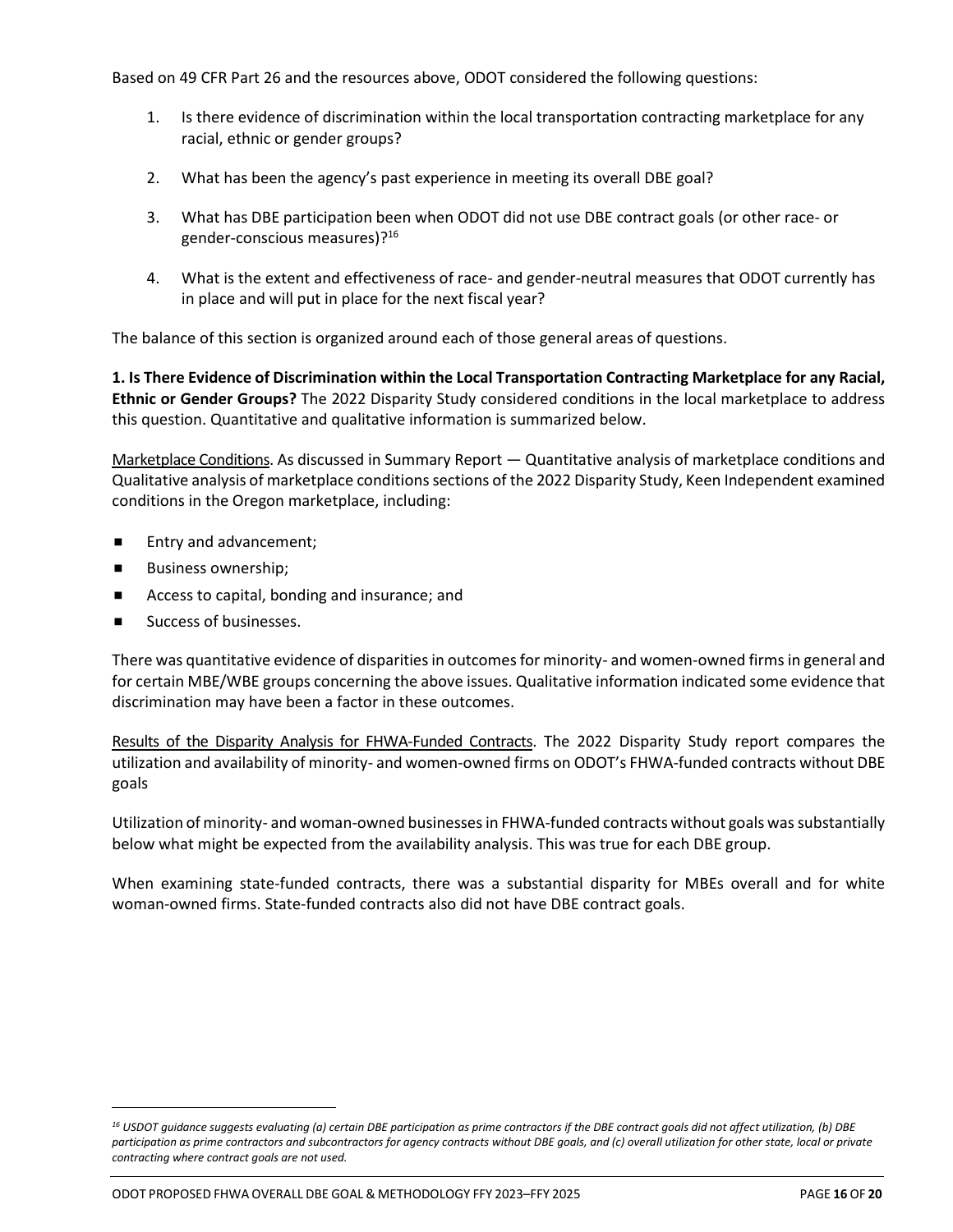Summary. ODOT reviewed the information about marketplace conditions presented in the Summary Report and Appendices E through J of the 2022 Disparity Study, as well as other information it has, when considering the extent to which it can meet its overall DBE goal through neutral measures. The combined information from the marketplace analyses and the disparity analyses indicates evidence of disparate outcomes for each group of businesses included as DBEs in the Federal DBE Program African American-, Asian-Pacific American-, Hispanic American-, Subcontinent Asian American-, Native American- and woman-owned firms.

**2. What has been the Agency's Past Experience in Meeting its Overall DBE Goal?** ODOT's reported certified DBE participation based on DBE commitments/awards on FHWA-funded contractsis summarized in Figure 11, below. As shown, reported DBE participation based on DBE commitments/awards on FHWA-funded contracts was higher than the goal for three of the five fiscal years from FFY 2017 through FFY 2021. In the other two fiscal years (FFY 2018 and FFY 2021) ODOT fell short of its DBE goal but was within three percentage points of achieving its goal for both of those years.

11. ODOT overall DBE goal and reported DBE participation on FHWA-funded contracts, FFY 2018 through FFY 2020

| <b>Federal</b><br>fiscal year | <b>DBE</b><br>goal | <b>DBE</b><br>commitments/<br>awards | <b>Difference</b><br>from DBE goal |
|-------------------------------|--------------------|--------------------------------------|------------------------------------|
| 2017                          | 11.60 %            | 13.69 %                              | 2.09%                              |
| 2018                          | 11.60              | 8.94                                 | $-2.66$                            |
| 2019                          | 15.40              | 18.40                                | 3.00                               |
| 2020                          | 15.40              | 17.24                                | 1.84                               |
| 2021                          | 15.40              | 12.52                                | -2.88                              |

Source: ODOT Uniform Reports of DBE Awards/Commitments and Payments.

**3. What has DBE Participation been when ODOT has not applied DBE Contract Goals (or other Race- or Gender-Conscious Measures)?** Keen Independent examined three sources of information to assess race-neutral DBE participation:

- ODOT-reported race-neutral DBE participation on FHWA-funded contracts for the most recent years;
- Keen Independent estimates of DBE participation on FHWA- and state-funded contracts for which no DBE contract goals applied; and
- Information concerning DBE participation as prime contractors on FHWA-funded contracts.

The following discussion examines these three sets of participation figures.

Race-Neutral DBE Participation in Recent ODOT Uniform Reports. Per USDOT instructions, ODOT counts as "neutral" participation any prime contracts, as well as subcontracts, going to DBEs beyond what was needed to meet DBE contract goals set for a project or that were otherwise awarded in a race-neutral manner.

ODOT's Uniform Reports of DBE Awards/Commitments and Payments submitted to FHWA for the three most recent federal fiscal years indicate median race-neutral participation of 6.10 percent. Figure 12 presents these results.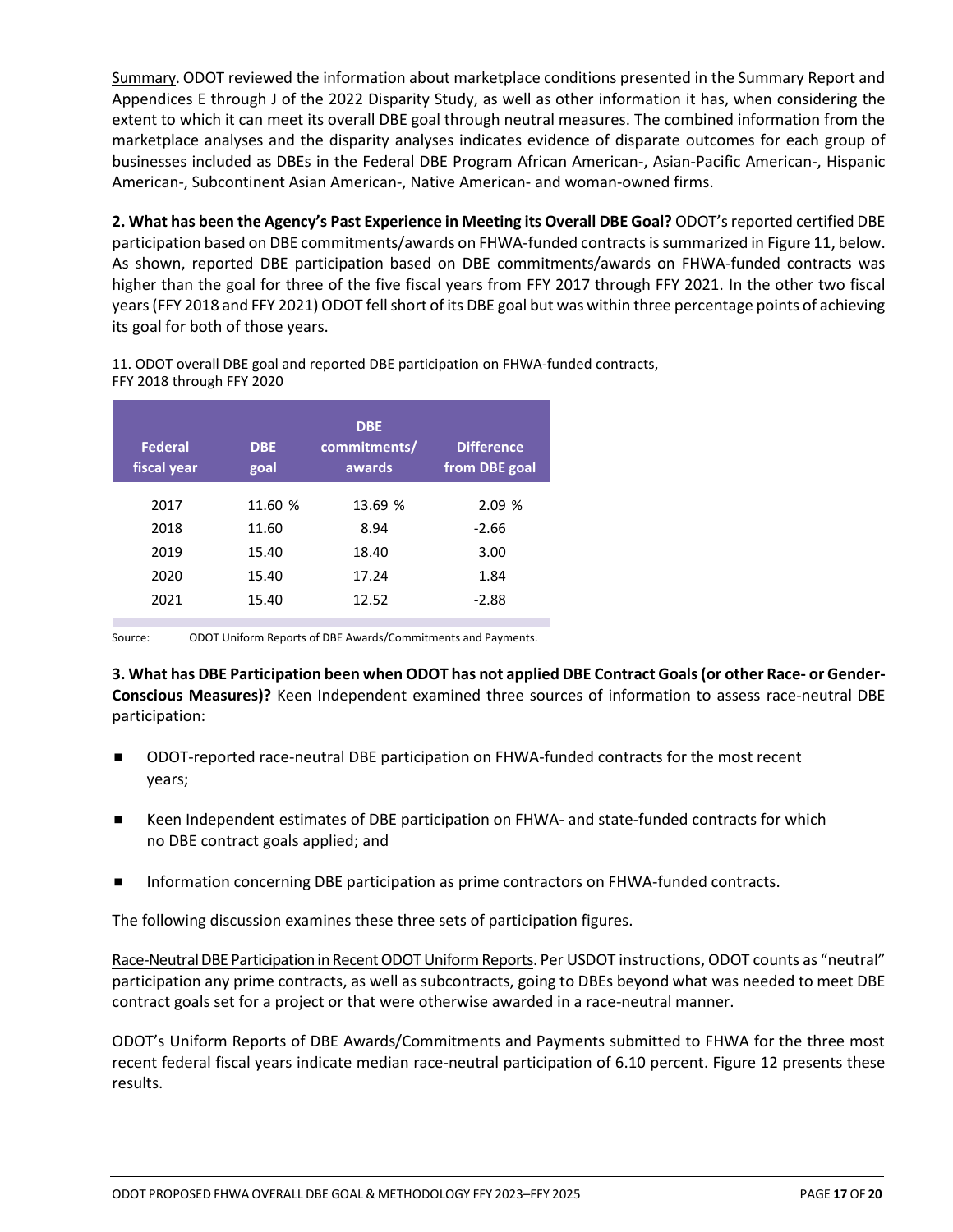#### 12. ODOT-Reported Race-Neutral and Race-Conscious DBE Participation on FHWA-Funded Contracts for FFY 2018 through FFY 2020

|                               |              | <b>DBE</b> commitments/award |                  |  |
|-------------------------------|--------------|------------------------------|------------------|--|
| <b>Federal</b><br>fiscal year | <b>Total</b> | Race-<br>conscious           | Race-<br>neutral |  |
| 2017                          | 13.69 %      | 7.59 %                       | 6.10 %           |  |
| 2018                          | 8.94         | 6.08                         | 2.86             |  |
| 2019                          | 18.40        | 10.02                        | 8.38             |  |
| 2020                          | 17.24        | 10.42                        | 6.82             |  |
| 2021                          | 12.52        | 6.79                         | 5.73             |  |

Source: ODOT Uniform Reports of DBE Awards/Commitments and Payments.

DBE Participation on Contracts Without DBE Contract Goals. Keen Independent also analyzed DBE participation on ODOT's FHWA-funded contracts without DBE contract goals. As reported in the 2022 Disparity Study, ODOT achieved 7.6 percent DBE participation on these contracts from October 2017 through September 2020.

DBE Participation as Prime Contractors. Keen Independent also analyzed DBE participation based on FHWA-funded prime contract dollars. From October 2017 through September 2020, the DBE participation on prime contracts was about 1.3 percent for FHWA-funded contracts.

**4. What is the Extent and Effectiveness of Race- and Gender-Neutral Measures that ODOT Currently has in Place and Will Put in Place for the Next Fiscal Year?** When determining the extent to which it could meet its overall DBE goal through the use of neutral measures, ODOT reviewed the race- and gender-neutral measures that it and other organizations currently have in place, and those it has planned or could consider for future implementation.

ODOT has implemented an extensive set of neutral measures (see, for example, Keen Independent's analysis of neutral remedies in the 2022 Disparity Study). ODOT will be implementing additional efforts, including working with non-certified firms to be certified as DBEs. At this time, it is uncertain whether these additional neutral measures will substantially increase race-neutral participation of DBEs in ODOT's FHWA-funded contracts.

### **Proposed Projection of the Portion of the Overall DBE Goal to be Achieved through Neutral Means.**

ODOT considered whether it can achieve 100 percent of its overall DBE goal through neutral means or whether race-conscious programs are still needed. ODOT considered the information in the 2022 Disparity Study, the 2019 Disparity Study Update, the 2016 Disparity Study and other sources when reaching its decision on any use of race- and gender-conscious programs (such as DBE contract goals). If ODOT implements its proposed overall DBE goal for FHWA-funded contracts of 23.43 percent, the evidence presented in this report indicates that ODOT might not meet its DBE goal solely through neutral means.

- There is information indicating disparities in outcomes for minority- and women-owned firms, supported by some qualitative evidence of discrimination within the local transportation contracting marketplace, as presented in the 2022 Disparity Study.
- For the past four federal fiscal years, ODOT's reported race-neutral participation has been 6.10 percent (FFY 2017); 2.86 percent (FFY 2018); 8.38 percent (FFY 2019); 6.82 percent (FFY 2020) and 5.73 percent (FFY 2021). Each of these figures for race-neutral participation is well below a future overall DBE goal in the range of 23.43 percent.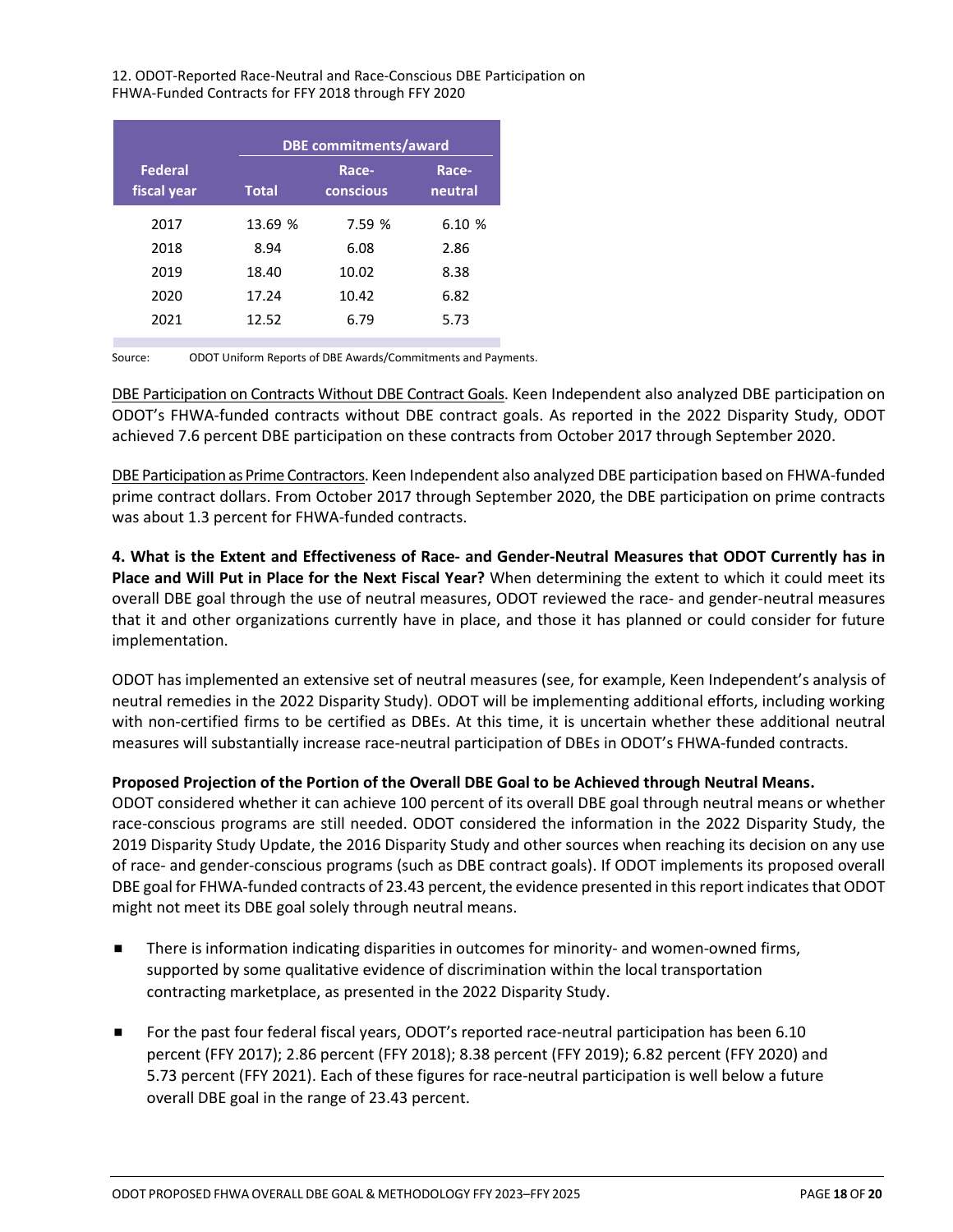ODOT has extensive neutral measures in place, and there are many small business assistance programs offered by other institutions throughout the state. Any additional measures ODOT might be able to immediately institute would probably have only a small impact in comparison with what already exists. It is unlikely that ODOT could increase its neutral participation of DBEs to reach an overall DBE goal of 23.43 percent solely through additional neutral measures.

For the following reasons, ODOT proposes a race-neutral projection of 6.10 percentage points for its overall DBE goal for FFY 2023 through FFY 2025.

- The median race-neutral portion of ODOT's DBE participation was 6.10 percent based on ODOT's reports for FFY 2017 through FFY 2021 (presented earlier in this document).
- ODOT neutral initiatives are already considerable and will continue to expand.
- Keen Independent's analysis of DBE participation on FHWA-funded contracts without contract goals indicated 7.6 percent race-neutral DBE utilization, which is close to the proposed raceneutral projection.

ODOT projected a 4.73 percentage point neutral and 10.64 percentage point race-conscious split when it prepared its overall DBE goal of 15.73 percent for FFY 2018 through FFY 2020 after the 2019 Disparity Study Update. The first column Figure 13 presents these recent projections.

The second column of numbers in Figure 13 presents projections using an overall DBE goal of 23.43 percent and a 6.10 percentage point race-neutral projection for FFY 2023 through FFY 2025. The race-conscious portion of the goal is 17.33 percentage points.

13. ODOT Overall DBE Goal and Projections of Race-Neutral Participation for FHWA-Funded Contracts for FFY 2023 through FFY 2025

| <b>Component of</b><br>overall DBE goal | <b>FFY2020-</b><br><b>FFY2022</b> | <b>FFY2023-</b><br><b>FFY2025</b> |
|-----------------------------------------|-----------------------------------|-----------------------------------|
| Overall goal                            | 15.37 %                           | 23.43 %                           |
| Neutral projection                      | 4.73                              | 6.10                              |
| Race-conscious projection               | 10.64 %                           | 17.33 %                           |

Source: Keen Independent Research 2022 Disparity Study

(Summary Report — Overall DBE goal and projections of neutral participation, page 76).